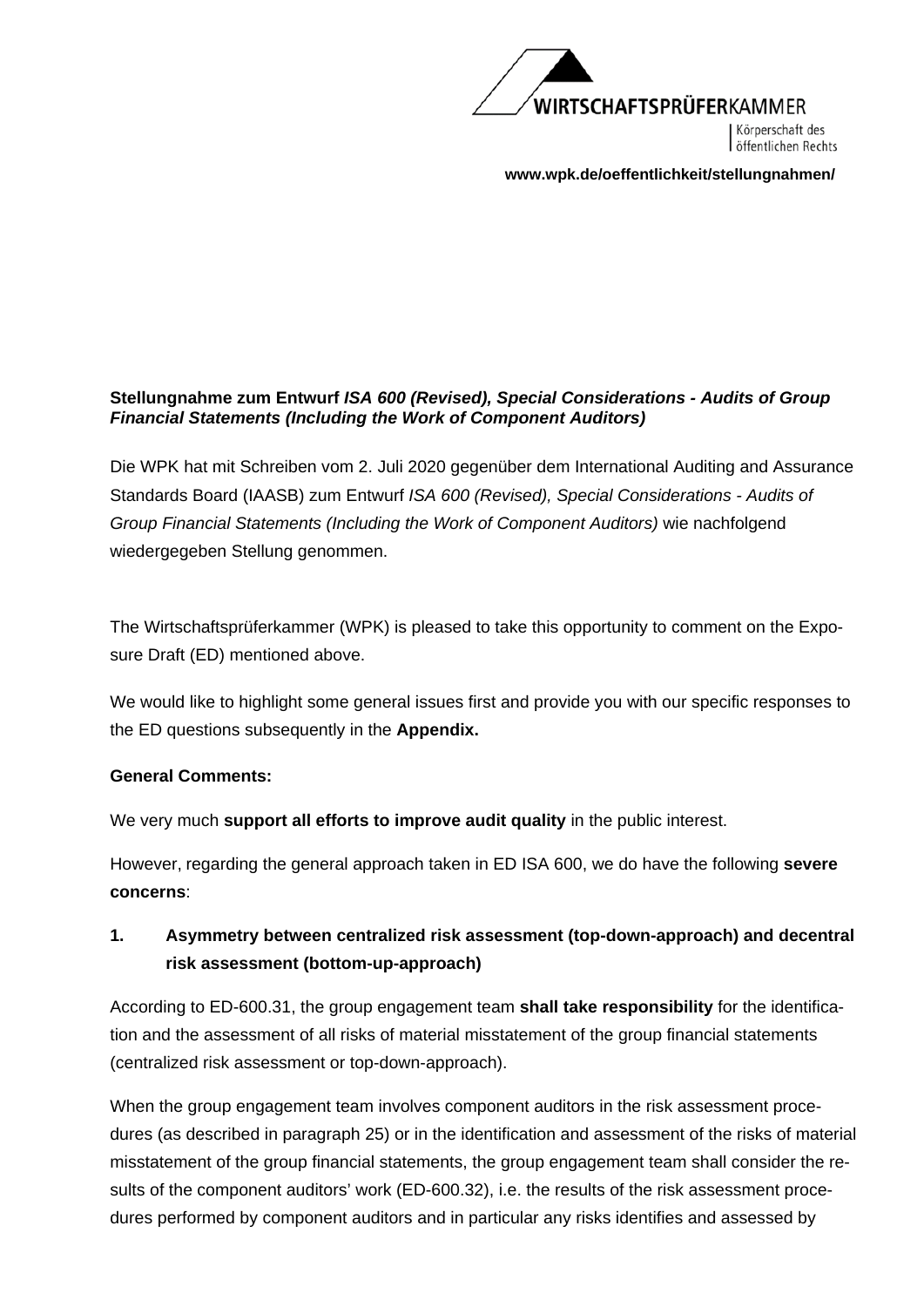them. Also, ED-600.25 states that when the group engagement team assigns the design and performance of risk assessment procedures to component auditors, the group engagement team shall consider the results of those procedures.

It is, however, left to the professional judgement of the group auditor, whether or not the group auditor assigns the design and performance of any risk assessment procedures to component auditors. In other words, the group auditor may decide to involve component auditors for risk assessment purposes, resulting in a combination of risk assessment procedures performed centrally (topdown approach) and risk assessment procedures performed decentrally (i.e. locally) by component auditors (bottom-up approach). However, similarly the group engagement team (i.e. the core group engagement team of the audit firm appointed as group auditor) may choose to perform a central risk assessment only without involvement of any risk assessment procedure by component auditors.

Under extant ISA 600 the performance of risk assessment procedure performed by local component auditors and the consideration of the results by the group engagement team, are enforced in a more reliable way. For example extant ISA 600 prescribes the performance of full scope audits for all components that are significant due to their individual financial significance to the group. This requirement guarantees a local, decentralised risk assessment for all such components, regardless of whether these audits are performed by the group engagement team or a component auditor.

If those full scope audits are performed by component auditors, the group engagement team is required to be involved in the component auditor's risk assessment. This includes, as a minimum, discussing with the component auditor the component's business activities, and susceptibility of the component to material misstatement of the financial information due to fraud or error and reviewing the component auditor's documentation of identified significant risks of the group financial statements (extant ISA 600.30). The same minimum requirement applies to any audits performed by component auditors for components that are significant to the group because they are likely to include group significant risks.

In theory, even extant ISA 600 allows the group engagement team to avoid the use of any component auditors by performing full scope audits for significant components by itself. In practice, however, in the case of geographically diverse groups, in particular international or global groups, the group engagement team has little choice but to use full scope audit-engagements performed by local auditors (either of the same network or not) for proposes of a group engagement team.

#### Potential negative consequences:

 Whilst extant ISA 600 enforces a decentralised risk assessment (at least for all significant components), proposed ED-600 is characterised by a **strong asymmetry** by favouring a centralised risk assessment (top-down approach) as opposed to a decentralized, local risk assessment performed by component auditors (bottom-up approach). The extent to which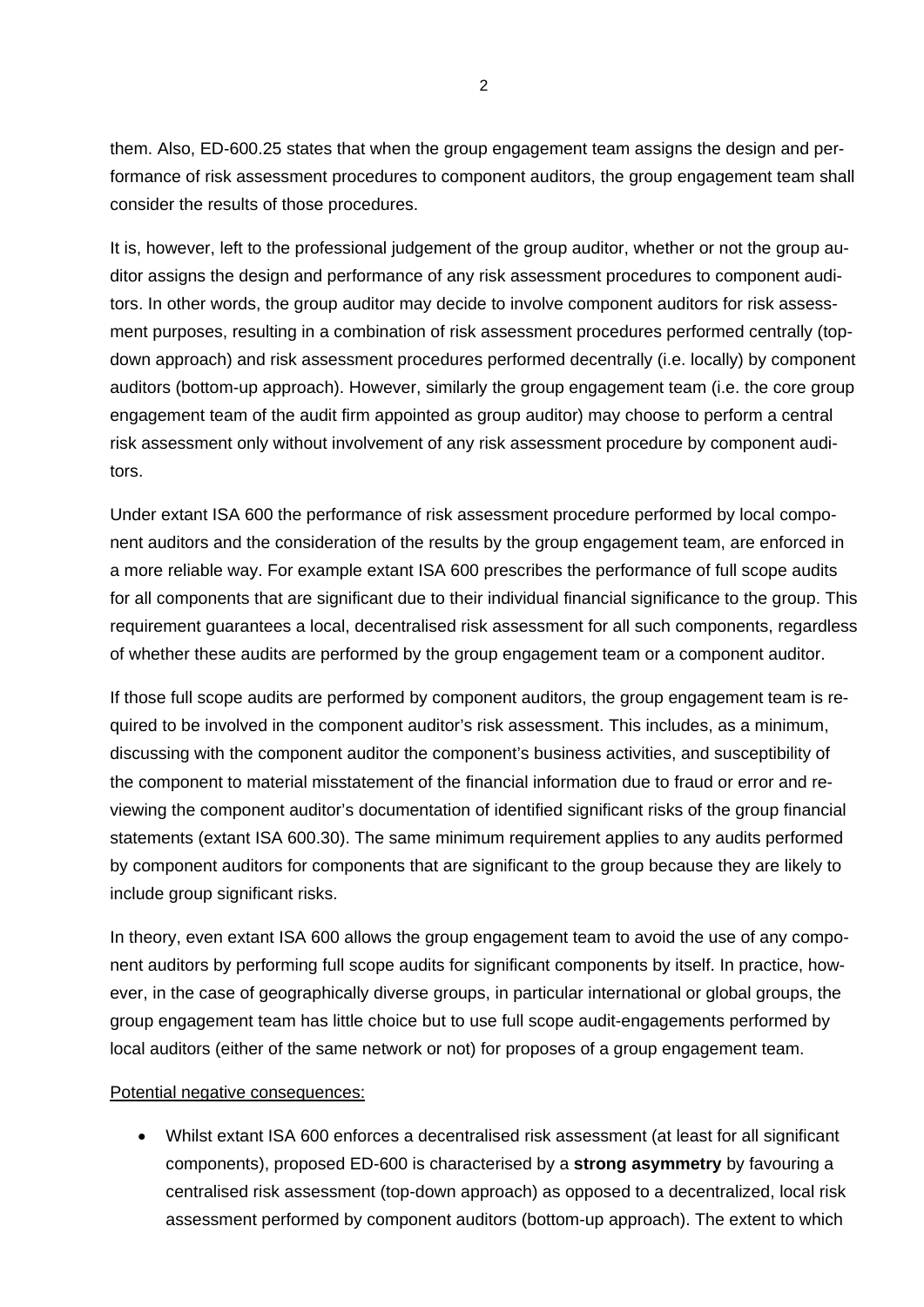local risk assessment is performed is left to the professional judgement of the group auditor. Proposed ED 600 would even allow group auditor to completely refrain from performing decentralised, local risk assessment procedures and to perform a single centralised risk assessment only.

We believe that such an approach is **not convincing** and counterintuitive given the increasing diversification and internationalization of groups that can be observed in recent years.

• From our perspective, maintaining or even strengthening a decentralized risk assessment **would be a more convincing way forward**. The increasingly multipolar global economy strengthens the need to take advantage of a component auditor´s more granular understanding of the respective component and its business activities and his extended experience with the economic, legal and cultural environment, in which the respective competent operates.

Accordingly we suggest, that any future version of ISA 600 continues to require a minimum level of decentralised risk assessment activities performed by local component auditors (or the core group engagement team itself), in particular with regard to the larger components and any components affected by significant or heightened risks of material misstatement.

## **2. Abolishing the requirement to perform full scope audits at component level**

Under extant ISA 600.26 the performance of a "full scope audit" was prescribed for all components of a group that are significant due to their individual financial significance to the group.

Proposed ED-600 does not require the identification of significant components, nor does it prescribe a minimum work effort or type of work to be performed for any component of a group, regardless of their size or nature.

## Potential negative consequences:

- In contrast to extant ISA 600, the proposed ED-600 allows the group engagement team to decide – based on its professional judgment – whether or not to perform a full scope audit at the component level. In practice the group engagement team **may even decide to perform no full scope audit at all** at the component level, even for the largest or most significant components of a group. Whilst under extant ISA 600 the reader of an ISA 600 group audit opinion could rely on the fact that all components of individual financial significance were subject to a full scope audit, under proposed ED-600 a similar insight is **not available for the users of a group audit report**. This reduces significantly the information of a (future) group audit opinion regarding the work effort and persuasiveness of the procedures performed for purpose of an ISA group audit.
- In addition to this, there is a risk that the abolishment to perform a full scope audit at component level is likely to result in a "**race to the bottom**" of audit quality in the context of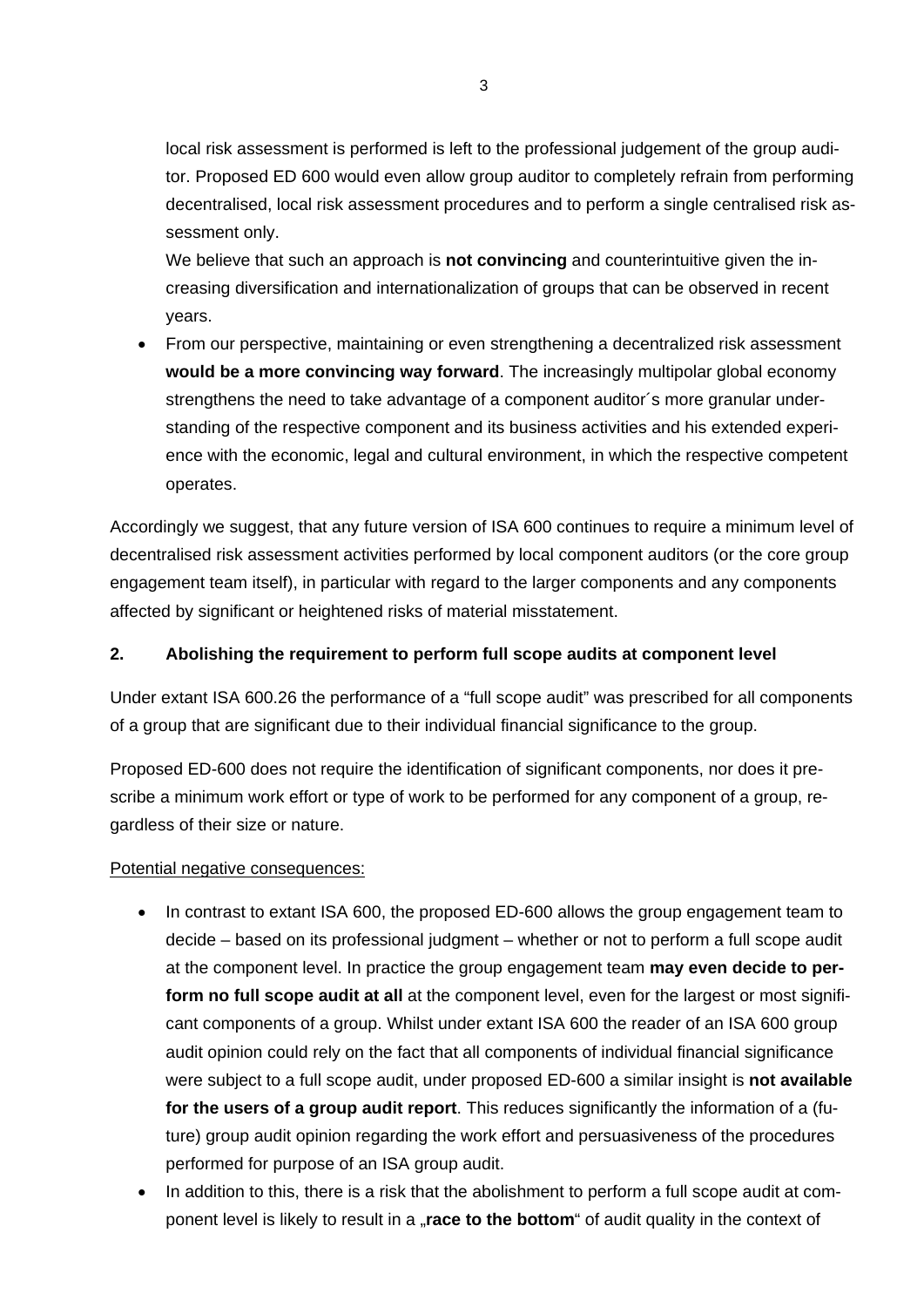group audit proposals. In particular in tender situations, when group management asks interested audit firms for providing an alternative, minimum scoping approach as part of their proposals, there is a risk that such alternative scoping approaches would **fall significantly short of the current minimum group audit work effort** (i.e. the requirement of a full scope audit to be performed for all individually significant components) in the interest of achieving a more competitive overall audit price.

• Reducing or even abolishing the performance of full scope audits at component level also results in a risk that **neither the group engagement team nor individual component auditors** will have a **comprehensive overview** of the circumstances of individual (significant) components at the time the Group auditor's report is issued (see also section 3 of our comment letter).

In the interest of both audit quality and audit consistency we **suggest** that any future version of ISA 600 continues to require a minimum extent of full scope audits to be performed a component level, at least for the largest and most significant components of a group.

# **3. Changing the predominant type of work performed at component level from full scope audits into a combination of individual audit procedures for individual pieces of financial information**

Extant ISA 600 clearly distinguishes four types of work to be performed at component level (extant ISA 600.27 and 29):

- 1. An audit of a financial information of a component (also called "full scope audit"),
- 2. An audit of one or more account balances, classes of transaction or disclosures,
- 3. A review of the financial information of the component,
- 4. Specified (audit) procedures.

By clearly distinguishing those four types of work, and by mandating the performance of **full scope audit**s for significant components due to size, extant ISA 600 has established a group audit practice, where full scope audits performed at component level represent a predominant audit approach chosen by the group engagement team. In other words: full scope audits on the financial information of individual components, that are performed and completed before the group auditor's report is issued, currently represent the backbone of audit evidence obtained for purposes of a group audit<sup>1</sup>.

ED-600 proposes to abolish the obligation to perform full scope audits and to give up the systematic differentiation between different types of work to be performed at component level under extant

<sup>&</sup>lt;sup>1</sup> We appreciate, that different situations may exit in countries or regions without local statutory requirements. However since Germany as well as all EU-Member states will continue to require statutory audits, our comment letter has to be written from that point of view.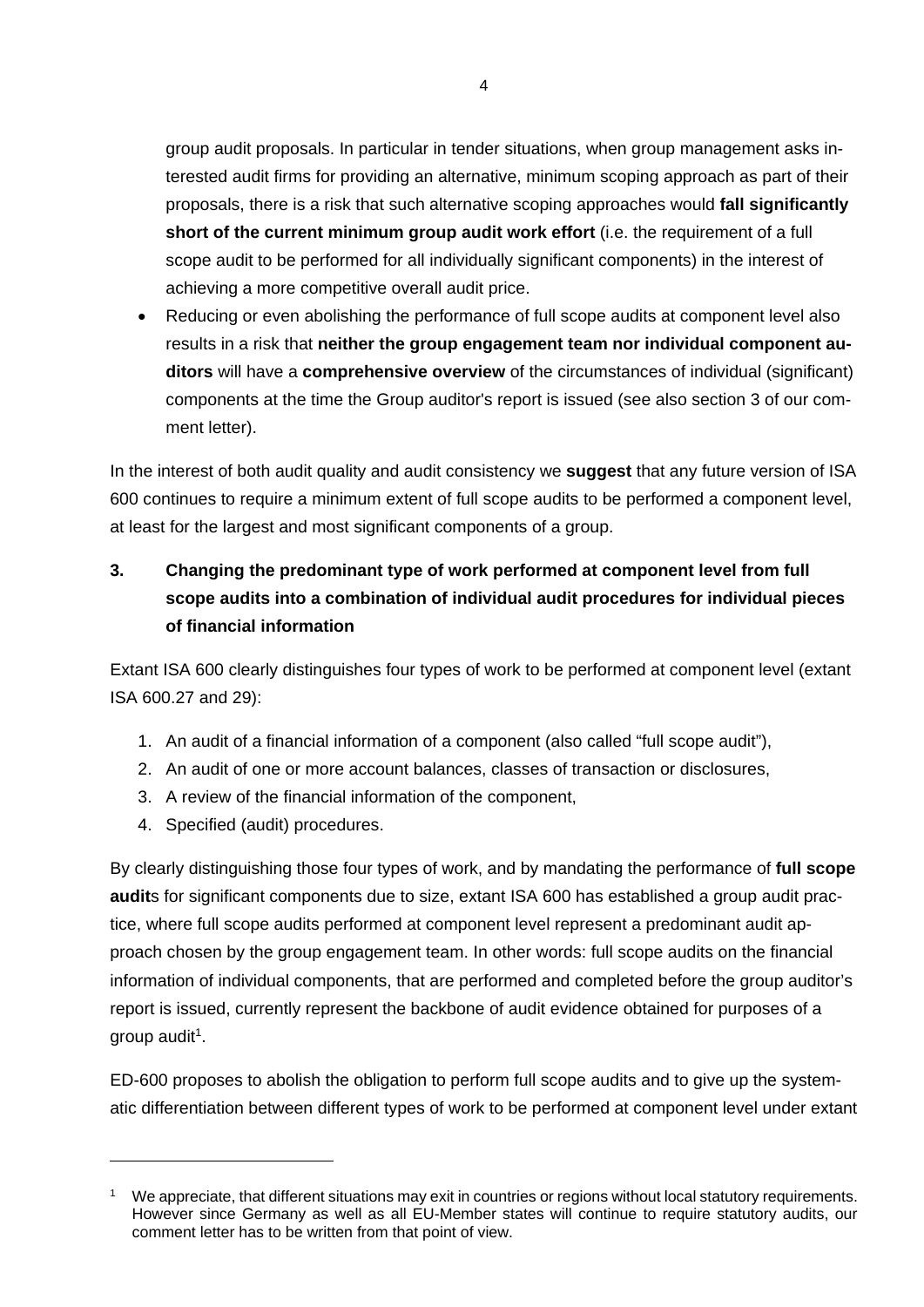ISA 600, where full scope audit plays the most prominent role. Instead, we believe that the new ED-600 promotes an approach, where - with regard to the financial information of the individual component - the full scope audit will be replaced by a combination of the following activities (as the "usual" approach taken in practice):

- a. For some selected pieces of the financial information of a component, the group engagement team will perform individual audit procedures centrally and at group level without the involvement of a component auditor (e.g. central audit for revenue transactions of the entire group, see ED-600 A64, A86),
- b. For other selected parts of the financial information of a component, further audit procedures are performed locally / decentralised for individual components by a component auditor (or directly by the core group engagement team, i.e. without using a component auditor) (see ED-600 A87),
- c. For some other parts of the financial information of a component, the group engagement team may choose to completely refrain from performing or instructing any further audit procedures.

#### Potential negative consequences:

- We believe that one of the consequences of ED-600 will be that in many cases full scope audits currently performed for individual components would be **replaced with a combination of some selected audit procedures** as described above under a. - c. even in situations, where local statutory audits for components will continue to be mandated, we expect that component auditors would usually only perform audit procedures as described under b. before the date of the group auditor's report. The remaining parts of the local statutory audits (i.e. full scope audits) can – and often will – be postponed to a later point of time, so that respective **findings** from that kind of work would **not be available for purposes of a group audit**.
- Furthermore we believe that everything else being equal a mere combination of individual audit procedures as described under a. - c. and the resulting audit evidence would be **less persuasive** in comparison to a full scope audit performed at component level.
- We also believe that replacing full scope audits with a combination of audit procedures as described under a. - c. means that **neither the group engagement team nor individual component auditors** will have a **comprehensive overview** and understanding of the circumstances of individual components at the time the group auditor's report is issued. In particular in heterogeneous and multinational groups, we see a danger that - due to a less granular understanding of the circumstances at the level of individual components - relevant risks of material misstatements of a component that may be relevant to the group financial statements may not be identified.
- Finally, we believe that the delineation of the extent of work that has to be performed by the component auditor for group audit purposes and the scope of his responsibilities will be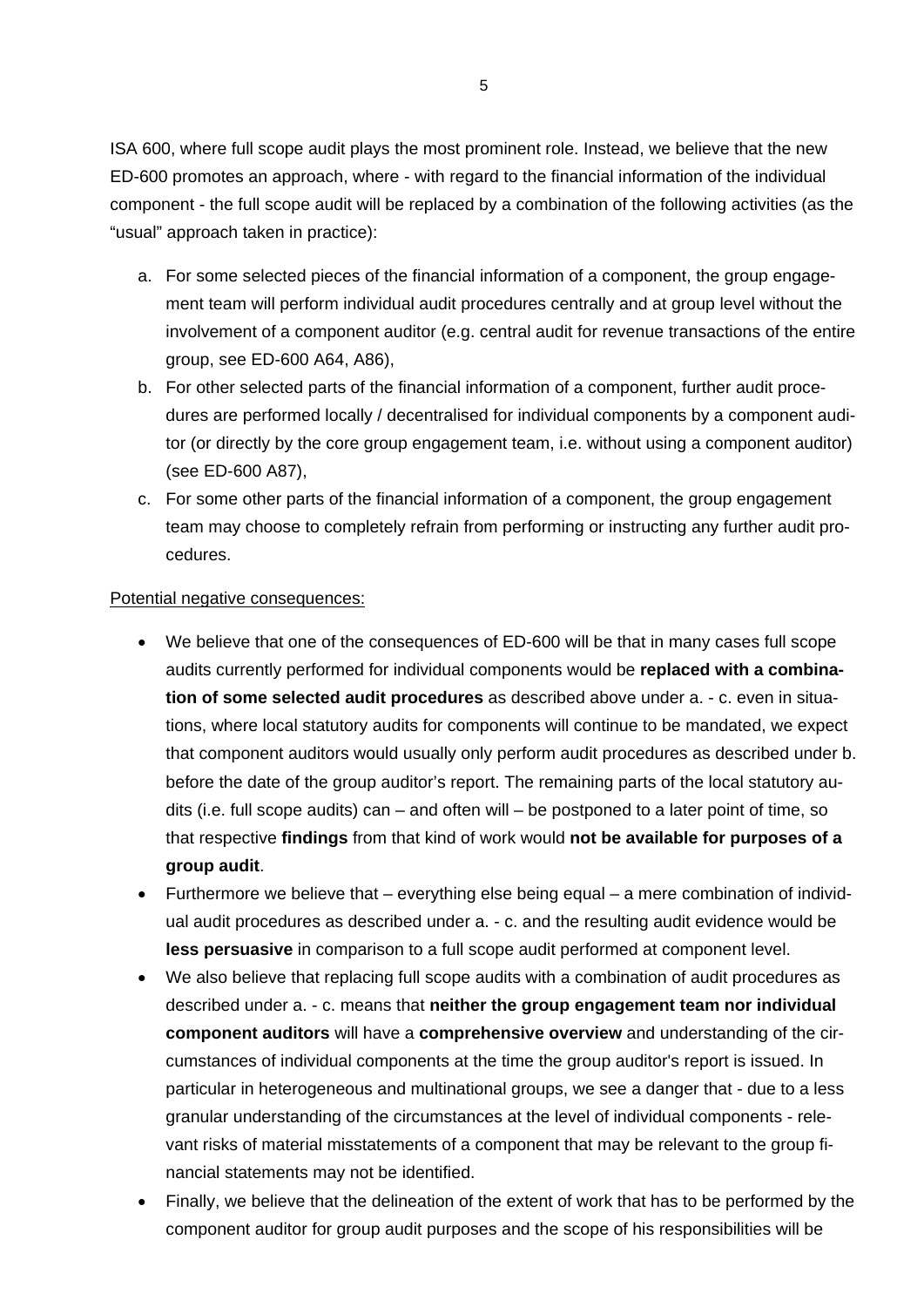less clear, if full scope audits are replaced by individual procedures as described under a. c. The ISAs represent a clear framework for a component auditor´s responsibilities when conducting a full scope audit for purposes of a group audit. The ISAs, however, cannot be used as a framework or even reference point for what precisely a component auditor has to do, when he is instructed to perform some individual audit procedures only (be it individual risk assessment procedures, individual further audit procedures or a combination of both). Neither ISA 315 nor ISA 330 can be applied in isolation, since ISA 200, para18 and 20 mandates compliance with the entire set of relevant ISAs. Also, current practice under extant ISA 600 shows that specified audit procedures are often ill defined due to a lack of clarity in the respective audit instructions. ED 600, however, does not include any principles or guidance on how the description or delineation of specified audit procedures may be sufficiently improved or standardised to avoid misunderstandings between the group auditor and components auditors regarding their respective responsibilities when instructing or performing specifies procedures.

Accordingly, we suggest that any future version of ISA 600 continues to distinguish different types of work that may be performed for the financial information of individual components. We also suggest that the performance of full scope audits for individual components should continue to play the most prominent role in that context.

#### **4. Overreliance on a Centralized Fraud Risk Assessment at Group Level**

We believe that abolishing the requirement to perform full scope audits at component level (see section 2 of our comment letter) and the general bias of ED-600 towards a centralised risk assessment (see section 1 of our comment letter) is particularly problematic with regard to the "Fraud Risk Assessment".

According to extant ISA 600, the requirement to perform full scope audits at least for all components that are significant due to their individual size (extant ISA 600.26) and the requirement for the group engagement team to be involved in the risk assessment of all significant components (i.e. both due to size and due to risk) where component auditors perform an audit engagement, establishes and safeguards a **decentralized fraud risk assessment**. For example, in case of an international group, audits of significant components located in other countries than the parent entity are usually performed by (local) component auditors who have detailed knowledge of the local economic and legal conditions as well as of the cultural environment, including the respective local language. In contrast to the group engagement team, they are in a much better position to perform interviews regarding sensitive issues like fraud with local management and those charged with governance or of any other appropriate counterparts within the local component under audit. Also we believe that the nature of fraud risks and the degree to which they may affect different parts of financial information under audit may differ significantly from country to country, e.g. due to economic, legal or cultural differences. Thus, local component auditors are also in a better position to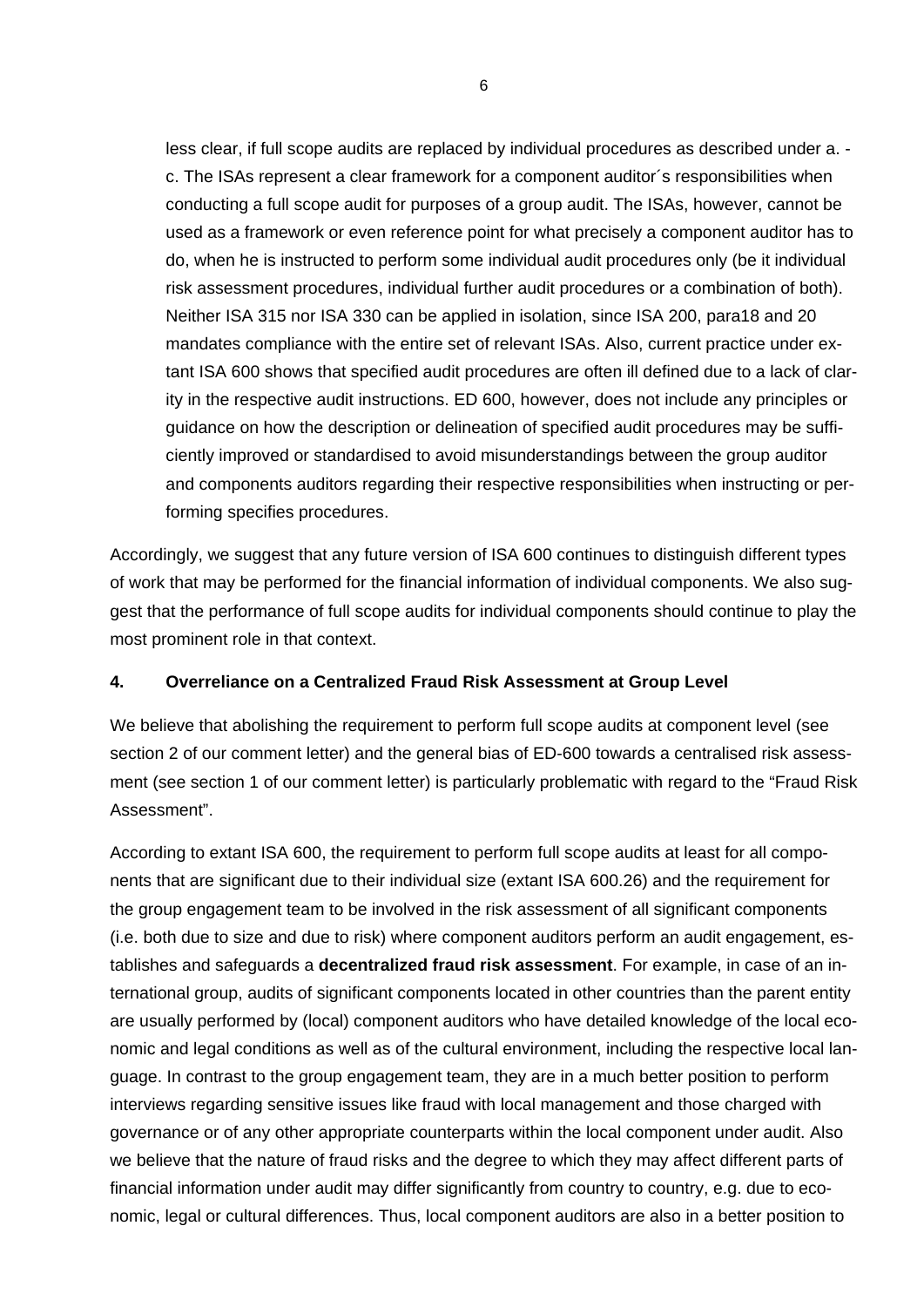perform the procedures and risk assessment considerations required under ISA 240 when conducting a full scope audit or an audit of account balances for a particular component.

Finally, the requirement of extant ISA 600.30 for the group engagement team to be involved in the local risk assessment performed for all significant components ensures that the group engagement team is made aware of any fraud risks that component auditors may have identified locally.

We believe that it is **not convincing** to replace the bottom-up fraud risk assessment approach required under extant ISA 600 with a centralised fraud risk assessment approach. ED-600 introduces a fraud risk assessment approach where the group engagement team is only required to perform inquiries at the group level and where it is left to the judgement of the group engagement team whether or not to perform any related fraud risk assessment procedures at component level. And even if the (core) group engagement team decides to perform local risk assessment procedures for some selected components, it is again left to the judgement of the (core) group engagement team to decide whether or not to involve any component auditors with local knowledge when performing those procedures.

#### Potential negative consequences:

- ED-600 results in an **inappropriate overreliance** on fraud risk assessment procedures performed at group level. We believe, that requiring fraud interviews to be conducted with group management and those charged with governance at group level **only,** whilst leaving it to the complete judgment of the group engagement team whether or not to perform fraud related inquiries with component management or component auditors (see ED-600 A80 last bullet point), neglects the existence of fraud risks at component level and their relevance for the group financial statements in particular in the case of a diversified, large and international group.
- The reliability and the persuasiveness of the fraud risk assessment performed at the component level will be **significantly reduced** by scaling back or even abolishing the involvement of local component auditors in performing fraud risk assessment procedures. Similarly, replacing the entire fraud risk assessment under ISA 240 - that represents an integral and iterative part of a full scope audit performed for a component - by some individually specified risk assessment procedures also reduces the chance of identifying fraud risks that reside a component level.
- ED-600 neglects the importance of local legal and cultural peculiarities of fraud risks. We believe, it is **almost ineffective**, if a member of a (core) group engagement team conducts a fraud interview with component management in another country without sharing the same native language and without an appropriate understanding of relevant economic, legal and cultural differences.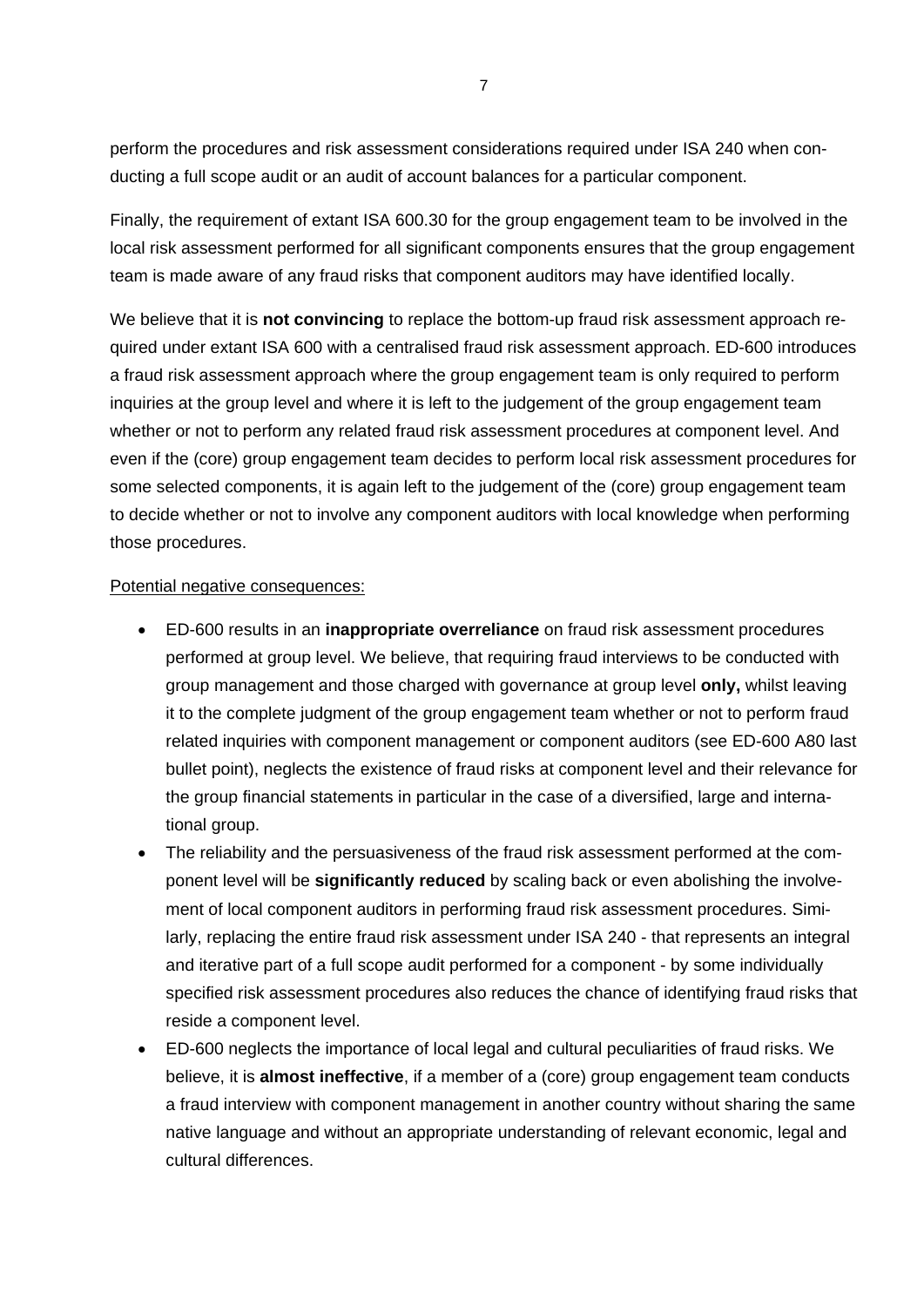## **5. Negative Competitive Effects - in particular for smaller audit firms**

When developing extant ISA 600, a substantial effort was undertaken to safeguard that the group engagement team is able to use the work of component auditors regardless of whether they are members of the same audit network firm or not, in the interest of avoiding a distortion of the competition between different audit firms. We believe that extant ISA was successful in that regard and has led to a current group audit practice, where group auditors can use the results of full scope audits of components that were performed by non-network related component auditors efficiently and without any major obstacles.

An important precondition for using a full scope audit performed by non-network related component auditors is that those audits are performed compliant with the ISAs. In this regard, the use of two different firm specific audit manuals or audit methodologies by two unrelated audit firms does not represent an issue, as long as both methodologies are ISA-compliant.

Only in a few audit areas, extant ISA 600 requires the group engagement team to provide the component auditor with specific audit instructions prescribing or influencing a particular work effort at component level (in particular with regard to significant risks and component materiality). Again, receiving specific instructions regarding component materiality or group significant risks does not prevent a non-related component auditor from using his own firm specific audit methodology.

Under ED-600, however, the group engagement team may need to influence the audit approach taken by a non-network-related component auditor in a much **more comprehensive and granular way**. As explained in para 52 of the explanatory memorandum, *"when component auditors are involved, the group engagement team remains responsible for the identification and assessment of and responses to the risks of material misstatement of the group financial statements. The group engagement team therefore needs to direct and supervise the work performed by component auditors and review their work."* Under these circumstances, differences in audit methodologies or audit manuals used by non-network-related component auditors may represent a significant burden or even obstacle when using their work for purposes of a group audit.

Furthermore, ED-600 A83 explicitly foresees that a group engagement team "may need to communicate its preferred approach [i.e. its own audit methodology] with component auditors or provide instructions". In other words, a group engagement team may regard it necessary to request a non-network related component auditor to **comply with major parts of its own network-specific audit manual** as a precondition for using the work of such a component auditor.

## Potential negative consequences:

 The **increased granularity of the responsibility** of the group engagement team for the **identification and assessment of and responses to** the risks of material misstatement **across all components of a group** may mean that **differences in audit methodologies**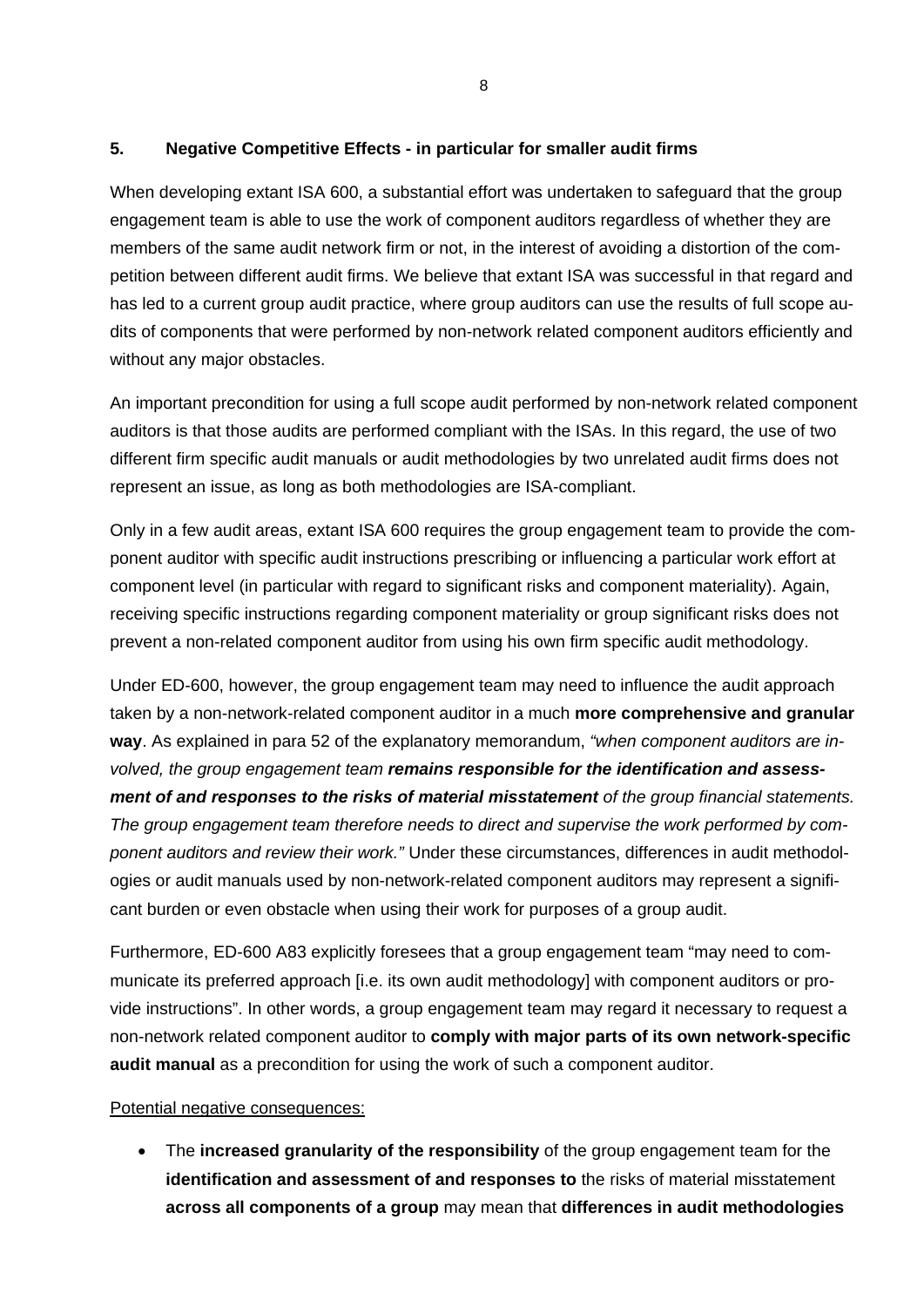or audit manuals used by non-network related component auditors **may represent an obstacle for using their work** for purposes of the group audit. Since the group engagement team will (have to) use its own audit manual as a framework for the sufficiency and appropriateness of audit evidence obtained in response to an assessed risk, this may result in a much more significant interference in the way a component auditor performs an audit than under extant ISA 600.

- The increased responsibility of the group engagement team for the identification and assessment of and responses to the risks across all components also means that **the granularity and the extent of information that needs to be exchanged** between the (core) group engagement team and the component auditors **will increase significantly**. We expect, for example, that group audit instructions sent to component auditors or highlight memos prepared by component auditors will need to contain information on **individual assessed assertion level risks** and the **nature and the results of individual audit procedures performed** to a much larger extent than under extant ISA 600. Such an intensified communication between the group auditor and the component auditor **can be implemented** much more **easily within a network** than outside the network, due to differences in the software solutions used by different networks to document identified assertion level risks and the performance of further audit procedures.
- This potential negative competitive effect for non-network-related component auditors becomes even more prominent when larger network firms develop their **own group audit software,** enabling them to push down risks identified and further audit procedures specified by the (core) group engagement team into the engagement files of network related component auditors, whilst non-network related component auditor would **not be able to participate** in such an efficient way of exchanging information.
- We believe that the approach described in ED-600 A83, i.e. suggesting that a (core) group engagement team may request and instruct non-network related component auditors to apply major parts of the audit methodology or audit manual of the group auditor, may create an unacceptable competitive disadvantage for smaller non-network-related audit firms when acting as a component auditor.
- The difficulties for using the results of the work of non-network-related component auditors (in particular of small and medium sized audit firms) that are caused by ED-600 in contrast to extant ISA 600 will have harmful repercussions for the European idea of strengthening small and medium-sized companies (including audit firms).

## **6. Lack of consideration of the practical implications of ISA 540 (Rev.) and ISA 315 (Rev. 2019) in the context of a group audit**

As discussed above (see section 1 of our comment letter) ED-600 foresees a centralised risk assessment performed by the group engagement teams (top-down approach). By the time ISA 600 becomes effective (we presume at the earliest in 2 or 3 years), the risk assessment performed in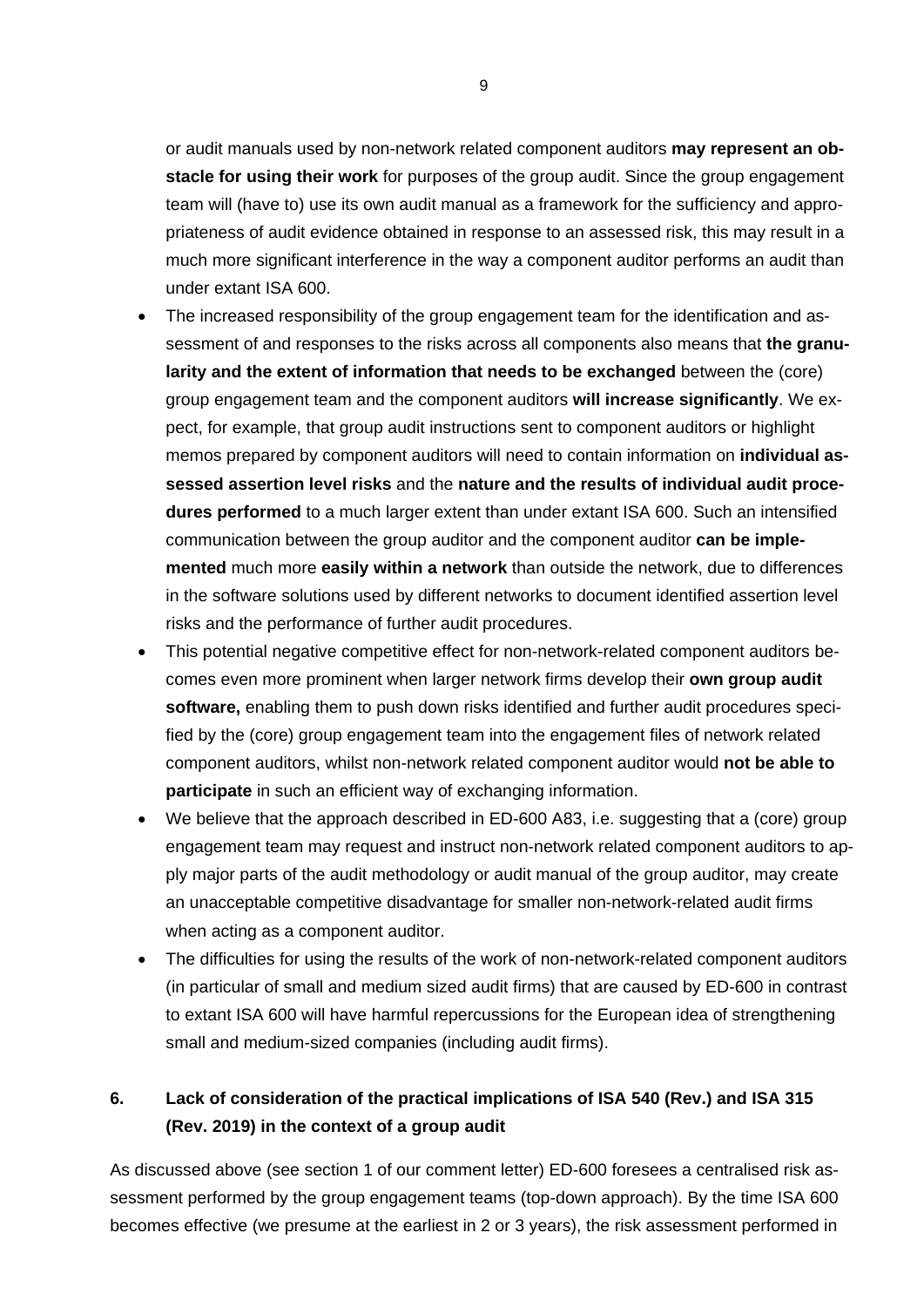an ISA-Audit will significantly change as a result of implementing ISA 540 (Rev.) and ISA 315 (Rev. 2019). We believe that ED-600 does not yet contemplate or discuss in a sufficient way the practical implications which ISA 540 (Rev.) and ISA 315 (Rev. 2019) will have in the context of a group audit, in particular for the co-operation of a (core) group engagement team with the component auditors.

Examples of major practical changes to the risk assessment triggered by ISA 540 (Rev.) and ISA 315 (Rev. 2019) include:

- The introduction of the concept of a spectrum of inherent risk,
- The application of inherent risk factors,
- A new definition and a new approach for identifying significant risks,
- A more standardised and granular risk assessment for accounting estimates, including the explicit consideration of methods, assumptions and data.

Whilst it remains to be seen how the audit profession changes its risk assessment practices over the next two years, we believe that the following developments can already now be observed:

- Several international audit networks will change their way of assessing their inherent risks from a two level system (e.g. inherent risks are either significant or non-significant) to a system distinguishing three or even more levels (e.g. low, moderate, significant).
- More audit firms will distinguish different types of potential misstatements/root causes as a basis for their risk assessment, as opposed to an assertion-based or an assertion-focused risk assessment.
- Firm-specific audit manuals will foresee more differentiated audit responses (i.e. further audit procedures) in response to the more granular risks of material misstatement.

We believe that the centralisation of such a more granular and detailed risk assessment at the group level poses a **much larger challenge for audit firms than anticipated by ED-600**. Also, it would go significantly beyond the challenge of centralising the current risk assessment practice (i.e. risk assessment performed for ISA-Audits until the busy season 2019/2020).

## Potential negative consequences:

- In the case of large, diversified groups, there is a risk that the centralisation of the assessment and documentation of all risk of material misstatement identified throughout the group will become too **confusing or even impractical**. In other words, we believe that a group engagement team that documents (or at least tries to document) all risks identified throughout a large, diversified group "can't see the forest for the trees".
- It is to be expected that the more granular risk assessment introduced by ISA 315 (Revised 2019) and ISA 540 (Revised) will result in **more differentiated guidelines** (e.g. audit manuals) on suitable responses to those risks, which makes a centralised planning and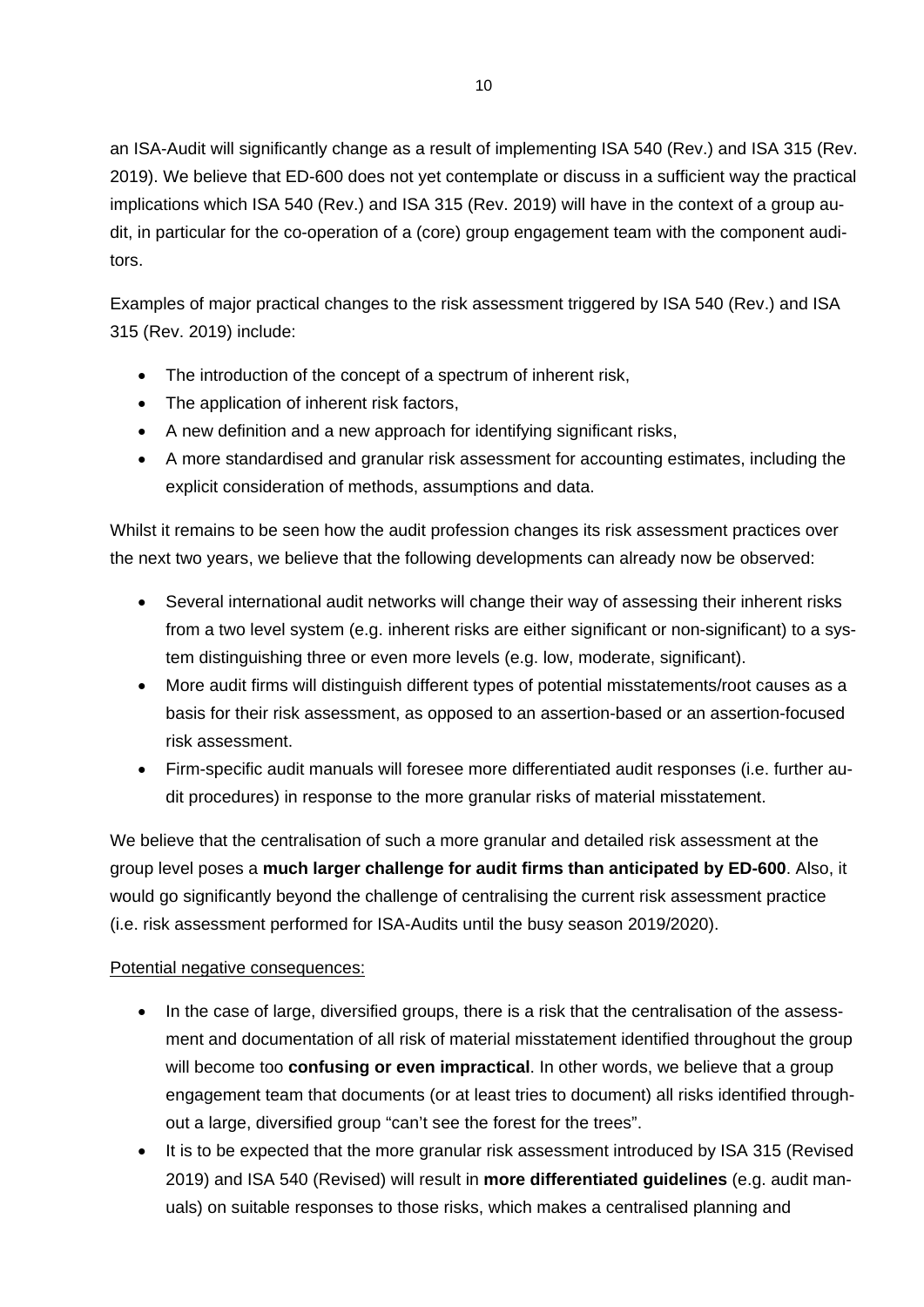documentation of those responses of the respective further audit procedures even more complicated.

- The Group Audit Instructions, which will have to include both information regarding the more granular risk and the more granular further audit procedures, will need to be further **expanded and become potentially confusing**.
- The **competition-distorting disadvantages** of non-network-related component auditors will **increase even further** (ED-600 A83, see section 5 of our comment letter).

## **7. Lack of a Framework regarding the Intensity of the Involvement at Component Level**

Extant ISA 600 (Para 30 and 31) clearly defines a minimum involvement of the group engagement team regarding:

- the risk assessment of significant components where an audit is to be performed and
- further audit procedures in response to significant risk performed at component level.

Extant ISA 600 also prescribes the depth of that involvement (see ISA 600.30 a-c and 31 sentence 1 and 2), including for example discussing with the competent auditor the component's business activities and the susceptibility of the component to material misstatement due to fraud or error, reviewing the component auditors documentation of significant risks and evaluating the appropriateness of the further audit procedures to be performed to respond to those significant risks.

Proposed ED-600.23 foresees that the group engagement partner – when planning the direction and supervision the component auditors and the review of their work – "takes into account" areas of higher assessed risk of material misstatement (including significant risks) and areas in the group financial statements that involve significant judgment. Also, ED-600 A50 includes some qualitative considerations on how the direction, supervision and review of the component auditor's work may be tailored, however, without describing any hard thresholds or conditions for a minimum involvement into the work of the component auditor.

We believe that neither the scope nor the depth of the involvement of the group engagement partner is clearly defined under ED-600 and remains **highly judgmental**.

#### Potential negative consequences:

• The term "takes into account" areas of higher assessed risk or areas that involve significant judgment **does not provide a clear minimum threshold** for the involvement into the work of the component auditor. Accordingly, the focus of the group engagement partner´s or team's attention will be very judgmental, even more so in case of a heterogeneous group with a large number of international components. We believe it is unhelpful to say "takes into account" without explaining "how" to take this into account, e.g. by highlighting the principles that drive that consideration.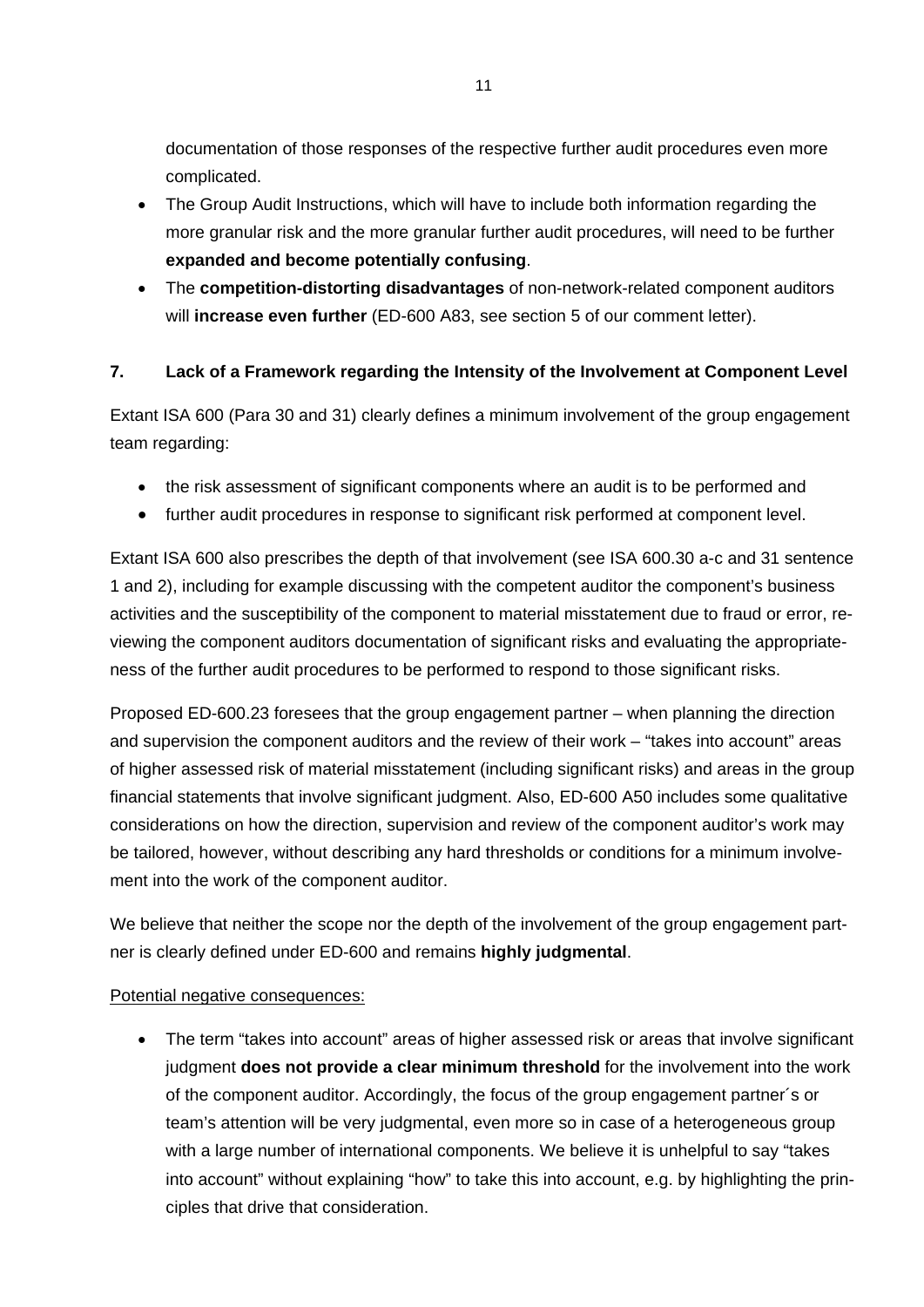The lack of minimum requirements regarding the involvement in the work performed at component level **will result in a greater inconsistency** of the involvement approaches applied by different audit firms or networks, again in particular with regard to complex international groups. This will also reduce the ability of users of future group audits, including audit committees or any readers of group audit reports, to evaluate the effectiveness and persuasiveness of group audit engagements.

## **8. Contradictory Principles regarding "At-Equity Components"**

If an audit has been performed on the financial statements of a component for statutory, regulatory or other reasons, ED-600.42 allows that the group engagement team **can use such work** as audit evidence for the group audit, under the condition that all relevant requirements of ED-600 have been met with respect to the use of the work of a component auditor.

We fully agree with the proposed approach. It is consistent with the approach under extant ISA 600.3. We believe it is important to maintain the principle that an audit of a component performed for statutory or other reasons can only be used for purposes of a group audit, if all relevant requirements of ISA 600 have been applied. Interestingly, and to our surprise, ED-600 comes to the contrary conclusion in the case of audits performed for financial statements of At-Equity components for statutory or other reasons.

Group engagement teams often experience restrictions on access to information or people when the group has a non-controlling interest in an entity that is accounted for by the equity method. ED-600 A29 second bullet point suggests that the group engagement team may be able to **overcome restrictions** on access to information or people in the case of At-Equity components by:

- Considering financial information that is available from group management, as group management also needs to obtain the components financial information in order to prepare the group financial statements [which may include both audited and unaudited financial statements],
- Considering publicly available information, such as audited financial statements.

In other words ED-600 A29 implies that the group engagement teams may use audited financial statements of At-Equity components for purposes of a group audit regardless of the fact that several requirements of ED-600 have not been complied with due to restrictions of access to information or members of the audit team performing the audit of an At-Equity component.

We believe that the two approaches described in ED-600.42 and in ED-600 A29 are **contradictory and mutually exclusive**.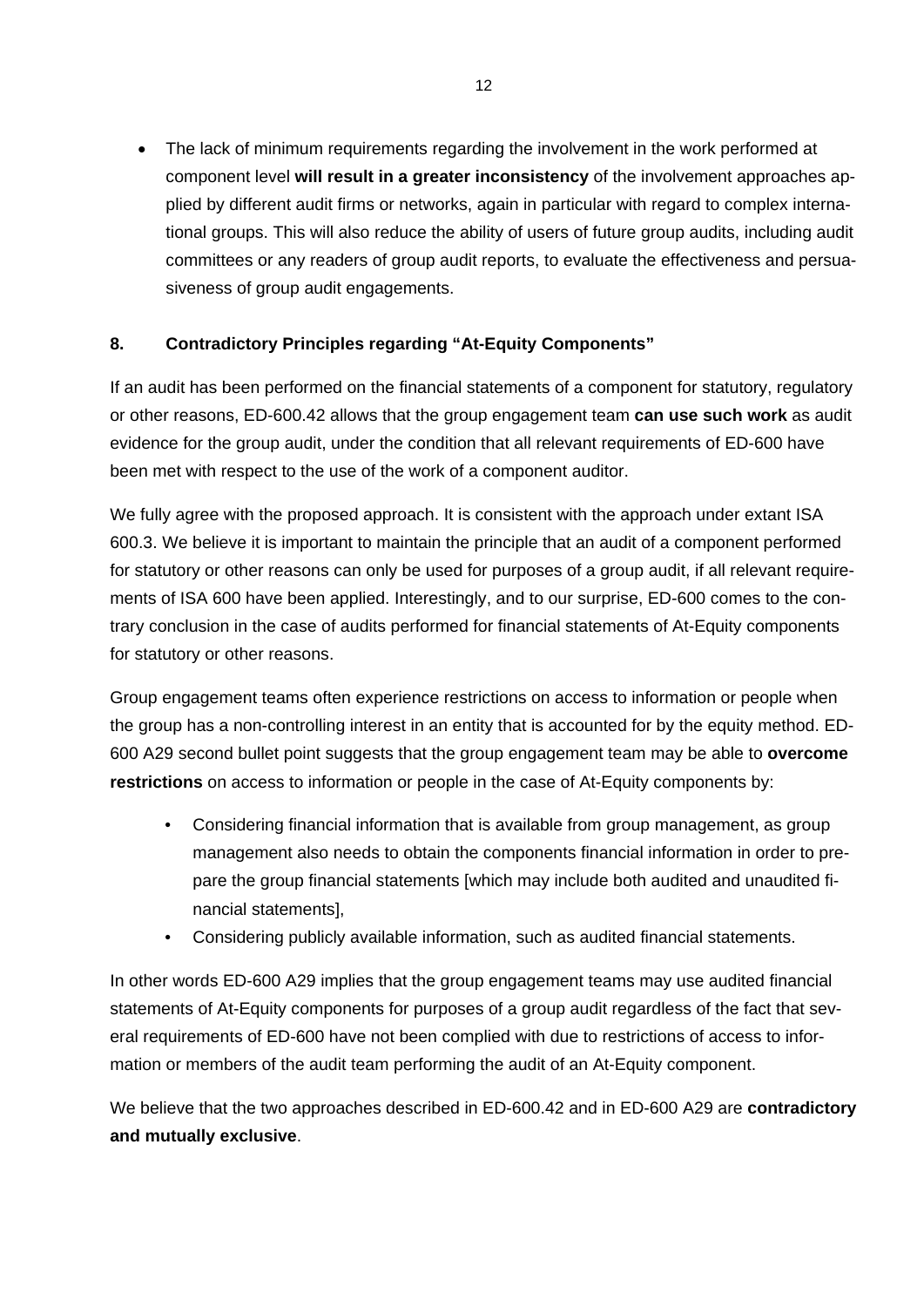#### Potential negative consequences:

- ED-600 does **not provide a practicable approach** how to overcome a lack of audit evidence due to access restrictions in the case of an "At-Equity Component". It is unhelpful to imply that (statutory) audits performed for an At-Equity component can be used for group audit purposes, without explaining how the group engagement team can comply with ED-600.42. We believe it is impracticable to comply with that paragraph, (i.e. to evaluate the appropriateness of the audit procedures performed in the statutory audit, the materiality applied for the statutory audit and the competence and capabilities, including the independence, of the statutory auditor) if the group engagement teams does not have access to the relevant information or the respective team-members of the statutory auditor.
- We believe that ED-600 A50 falls short of the respective approach taken under extant ISA 600 A15 and A16 with regard to At-equity components that are significant components. Under extant ISA 600, access restrictions on information of a significant (At-equity) component will result in an inability to obtain sufficient and appropriate audit evidence and ,accordingly, a respective qualification of the group audit opinion due to a scope limitation (see also extant ISA 600 Appendix 1). In other words, extant ISA 600 mandates an involvement in the work performed for significant At-Equity component in order to avoid a respective qualification of the group auditors report. ED 600 proposes to abolish the mandatory involvement regarding the audits of significant "At-Equity components". We believe that such a change is **particularly unhelpful**, since it will significantly weaken the position of the group engagement team when requesting access to relevant information of a significant At-Equity component.

## **9. Strengthening the group audit principles of extant ISA 600 - a missed opportunity!**

Extant ISA 600 became effective more than 10 years ago. Over that period of time, the standard has established a number of generally accepted group audit principles, which are well known in the global audit profession and even by many audit clients. Examples of these group audit principles are the identification of significant components (extant ISA 600.12 and 18a), the requirement to perform full scope audit-engagements for components that are significant due to their size (extant ISA 600.26), and a prescribed minimum involvement of a group engagement team in the work performed by component auditors (extant ISA 600.30 and 31) and a clear distinction of four different types of work to be performed at component level (extant ISA 600.27 and 29). Instead of abolishing all these principles – as foreseen by ED-600 – we suggest maintaining and further strengthening these established group audit principles as follows:

1. ISA 315 (Rev. 2019) will have to be implemented in 2 years time. The introduction of the spectrum of inherent risks and inherent risk factors will lead to more standardized and granular way of identifying, assessing and documenting risks of material misstatement. We believe that once those principles are implemented for audits performed for individual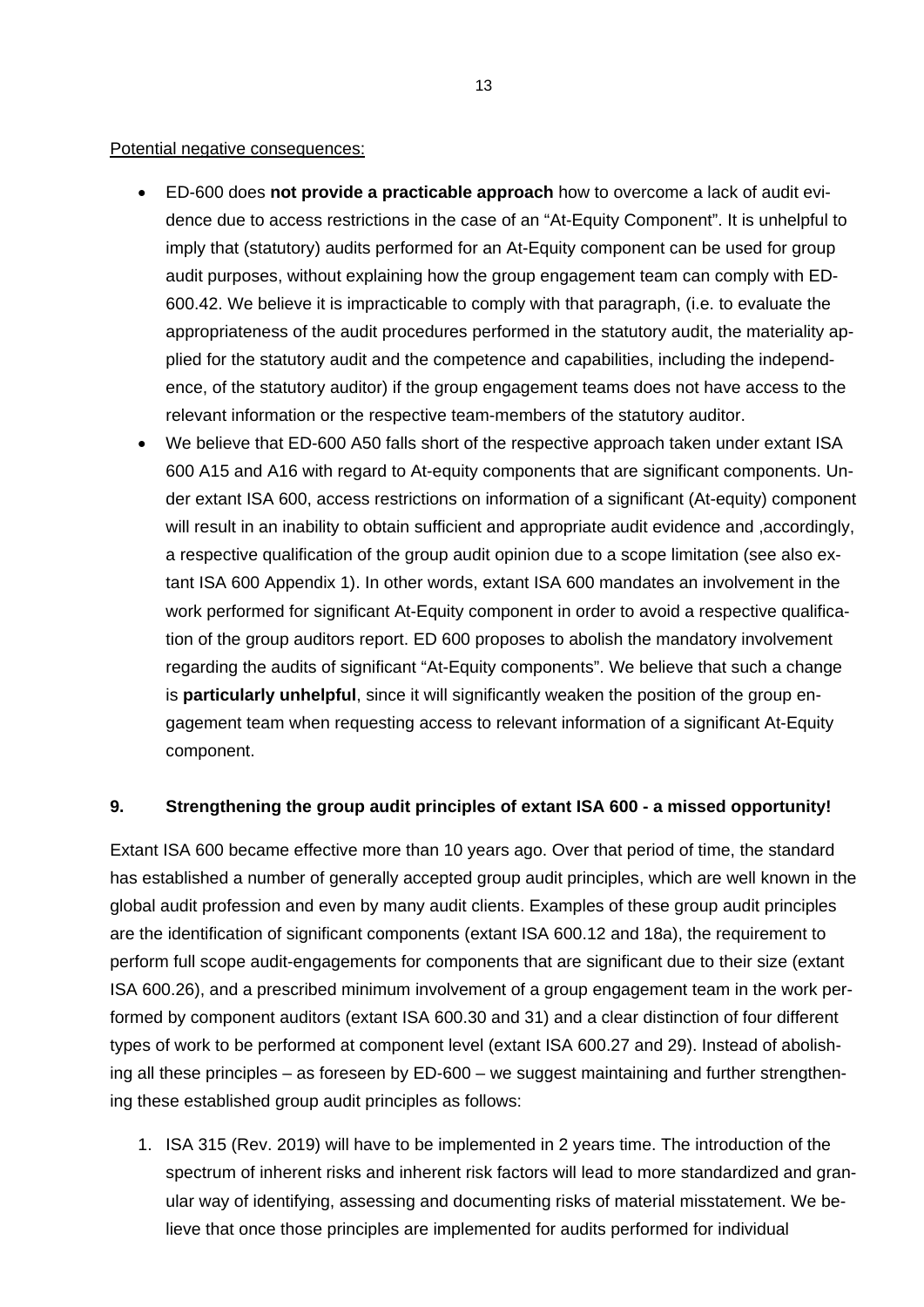components, a group engagement team applying extant ISA 600 will be in a significantly better position to be involved in the risk assessment of component auditors (e.g. in case of significant components) or to request component auditors to report relevant results of their risk assessment to the group engagement team in a standardised way (e.g. in case of nonsignificant components). We believe that ISA 315 (Rev. 2019) offers the opportunity to result in a significantly improved communication between the group engagement team and component auditors about their results of the risk assessment. This opportunity has not yet been sufficiently explored and ought to be discussed in more depth by adding respective application guidance to the involvement requirements of extant ISA 600.

2. One of the backbones of extant ISA 600 is the identification of "group significant risks". Group significant risks are important for the current group audit approach in two ways: Firstly, they result in the identification of components that are significant due to risk (extant ISA 600 A6). Secondly, they result in involvement requirements regarding the further audit procedures performed in response to those significant risks by component auditors (extant ISA 600.31).

Again, we believe that the issuance of ISA 315 (Rev. 2019) provides an opportunity to significantly improve the quality of group audits performed under extant ISA 600. ISA 315 (Rev. 2019) introduces a new definition for the term "significant risk" and aligns that definition with the concept of the spectrum of inherent risks and the application of inherent risk factors. Implementing this new definition of the term "significant risk" for purposes of identifying group significant risks provides the group engagement team with the opportunity of a more robust and consistent identification of these group significant risks. This can be further strengthened, for example, by requesting component auditors to report any kind of significant risks identified locally (including those for local statutory audits) to the group engagement team, thus providing it with a more holistic overview of which significant risks exist across all components of a group. Again, we suggest that extant ISA 600 should be strengthened by adding application guidance on the identification of group significant risks based on the new principles of ISA 315 (Rev. 2019).

3. The above considerations also apply to accounting estimates and related disclosures in the context of a group audit. The implementation of ISA 540 (Rev.) by the global audit profession, which is currently taking place, provides group engagement teams with the opportunity of identifying risks associated with accounting estimates on a group wide basis in a much more consistent way. Again, we believe that ISA 540 (Rev.) provides the opportunity to develop guidance to complement extant ISA 600 on auditing accounting estimates in a group audit. E.g. the group engagement team could request component auditors to report back their findings and assessments with regard to methods, assumptions and data for any accounting estimates identified at component level in a standardised way. This will also

14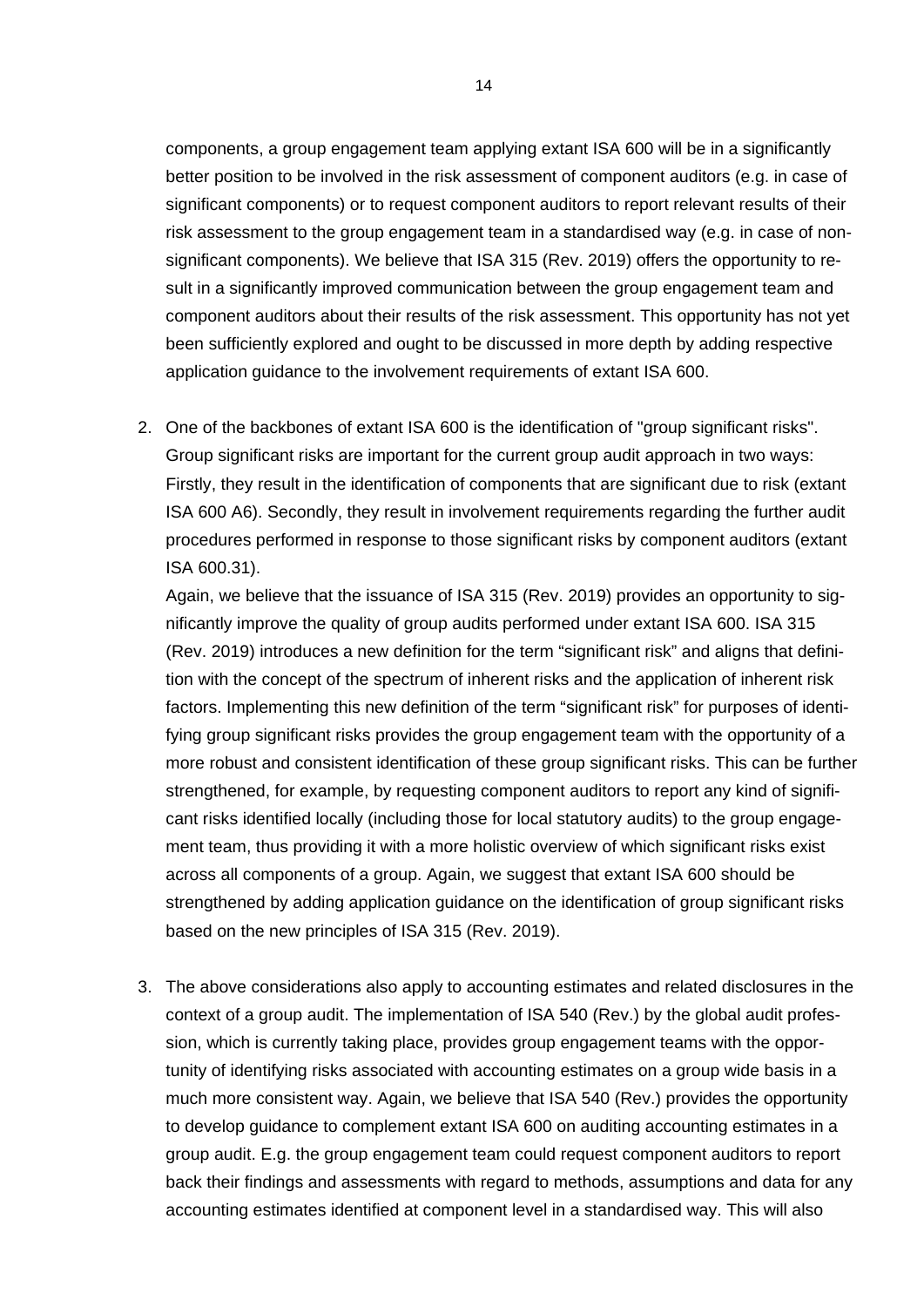improve the group engagement team's ability to identify accounting estimates that are associated with group significant risks.

- 4. Extant ISA 600.42 (b) includes a relatively weak review requirement regard the component auditor's documentation. Currently, it is a complete judgment call of the group engagement team to decide whether or not to perform such a work paper review (*"the group engagement team shall determine whether it is necessary to review other relevant parts of the component auditor's audit documentation"*). Instead of completely redefining the term "group engagement team" (by including the component auditors) as proposed in ED-600/ED-220, it would be a much easier and straightforward approach to strengthen the review requirement of extant ISA 600.42, e.g. by introducing and specifying a minimum extent of working paper reviews to be performed when using the work of component auditors. We believe that adding a requirement and respective application guidance on which parts of the documentation for audits of significant and non-significant components need to be reviewed by the group engagement team will result in an immediate and effective improvement of both the overall involvement of the group engagement team and the group audit quality.
- 5. **We strongly urge the IAASB to examine all possibilities for sharpening and reemphasizing the existing requirements of extant ISA 600 and supplementing the respective application materials to pursue the opportunities of improving group audit quality as described above. This is of particular importance with regard to the potential audit quality improvement triggered by implementing ISA 315 (Rev. 2019) and ISA 540 (Rev.) in the context of a group audit.**

## **Summary:**

In the light of our concerns mentioned above, we do have considerable doubts that the four **key public interest matters** mentioned in para 14 of the explanatory memorandum can be achieved by ED-600:

• Keeping the Standard fit for purpose

ED 600 introduces a strong imbalance between a mandatory, centralized risk assessment performed at group level and a merely optional, decentral risk assessment performed at component level by component auditors. By strongly favouring the centralized risk assessment (top down approach) over the decentral, local risk assessment (bottom up approach), in our opinion, ED 600 ignores the particular audit challenges resulting from the trend towards evermore heterogeneous, complex or multinational groups (see section 1 of our comment letter).

Abolishing any requirement to perform full scope audits at component level (extant ISA 600.26) and giving up the clear distinction between different types of work to be performed at component level (established by extant ISA 600.27 and 29) results in a notion that it may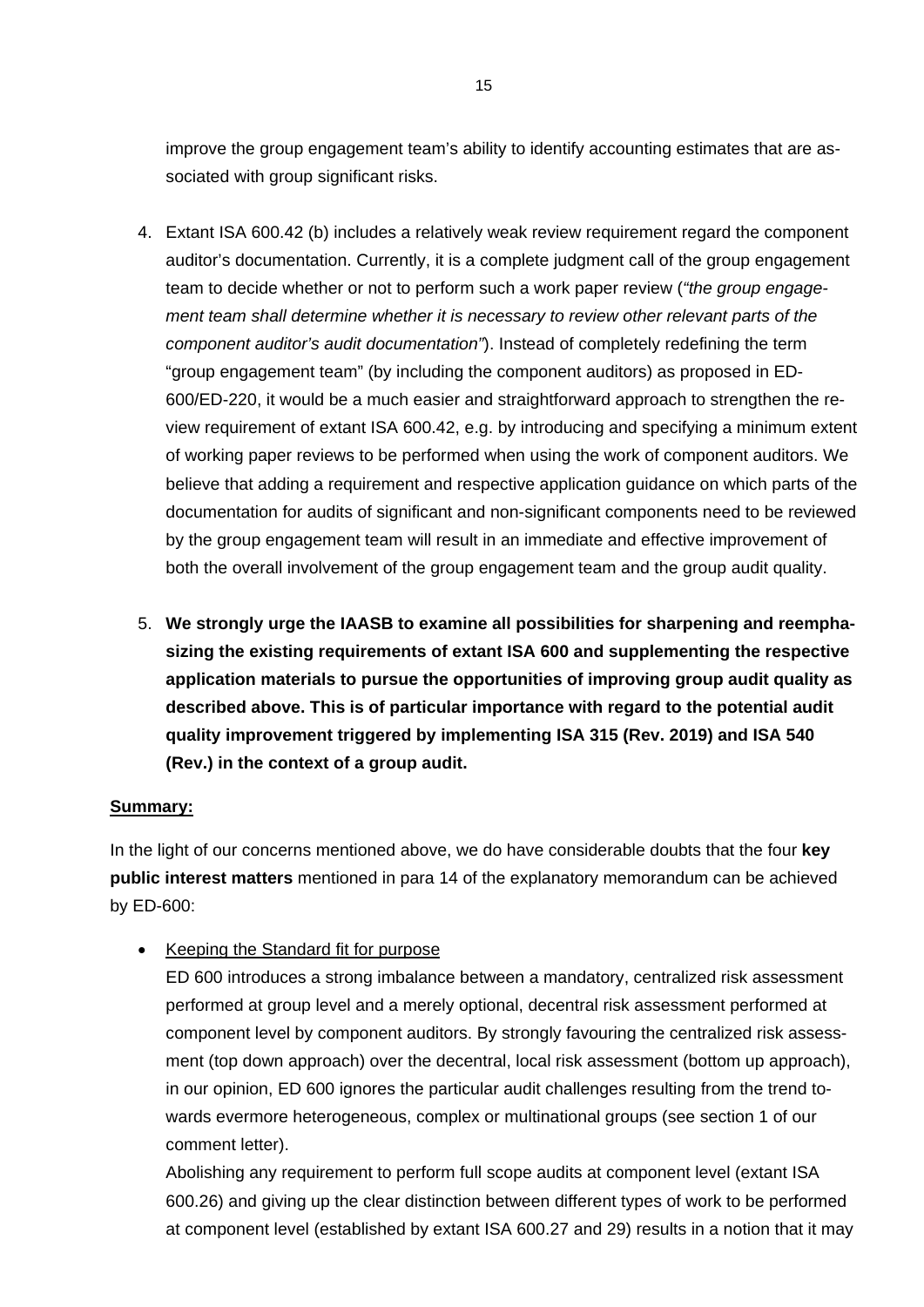be sufficient and acceptable to cover the financial information of individual components by a combination of individual audit procedures for individual line items, some of which performed centrally at group level by the (core) group engagement team and some others locally by component auditors (see ED 600.A86 and A87). We are concerned that this may lead to a systematic and widespread replacement of full scope audits, performed at component level for group audit purposes, by a combination of specified audit procedures for individual line items (see sections 2 and 3 of our comment letter). We do not believe that such a development is in the interest of group audit quality.

Further, abolishing the requirement to perform full scope audits at component level and the general bias of ED-600 towards a centralised risk assessment is particularly problematic in the area of identifying and assessing fraud risks (see section 4 of our comment letter).

Maintaining a sufficient degree of a decentral, local fraud risk assessments – ideally performed by component auditors with sufficient local knowledge and as an integral part of a full scope audit – is an indispensable prerequisite for group audit quality and ought to be safeguarded by respective minimum requirements within ISA 600.

With regard to at-equity-components, in our opinion, ED 600 does not provide practicable solutions to address restrictions on access to relevant information and people. In the case of significant at-equity-components, it even falls short of the approach taken under extant ISA 600 (see section 8 of our comment letter).

Last but not least, we are concerned that ED 600 may result in several competitive disadvantages in particular in situations when smaller and medium sized audit firms that are not related to larger networks act as component auditors (see section 5 of our comment letter). Also in this regard, ED-600 falls short of extant ISA 600 which – due to our experience – successfully avoided such a distortion of competition within the audit profession.

#### • Encouraging management of quality at the engagement level

In our opinion, ED 600 does not contain clear principles or a framework regarding the involvement of the group engagement team and the respective partner in the work performed by component auditors (see section 7 of our comment letter). Abolishing any distinction between significant and non significant components or different types of work to be performed at component level is harmful in this context.

Also, we believe that instead of redefining the term "group engagement team" (by including the component auditors) as proposed in ED-600/ED-220, it would be a much more effective and straightforward approach to strengthen the respective review requirement of extant ISA 600.42, e.g. by introducing and specifying a minimum extent of working paper reviews to be performed when using the work of component auditors (see section 9 of our comment letter).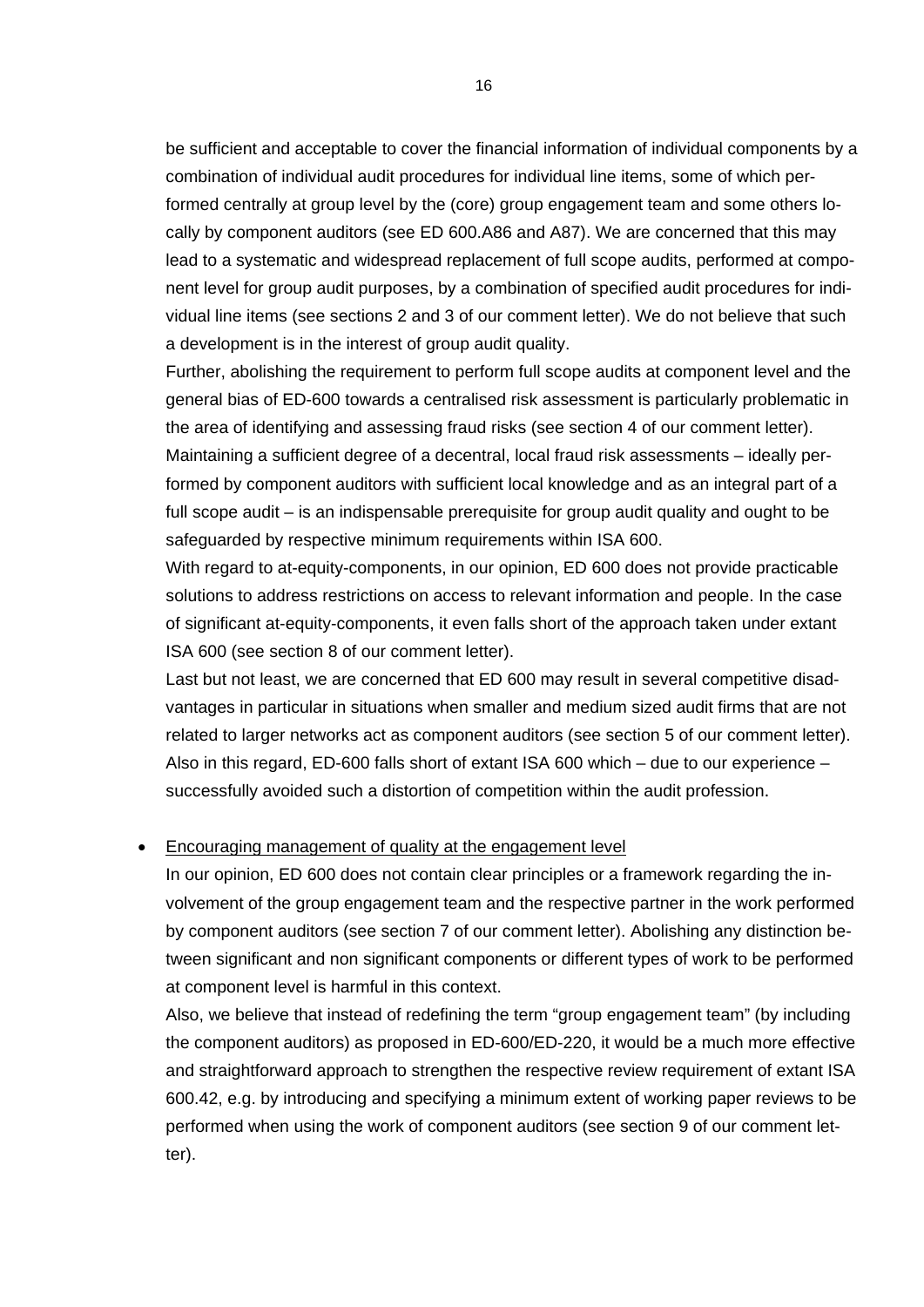#### • Fostering independent and sceptical mind set

As discussed above, we have severe concerns regarding the abolishment of any requirement to perform full scope audits at component level and the strong bias of ED towards a mandatory centralised risk assessment (top down approach) as opposed to a merely optional decentral risk assessment (bottom up approach), (see for further details sections 1 to 3 of our comment letter) We are convinced that – everything else being equal – a combination of several "full blown" risk assessments performed locally and independently at component level by several different component auditors is more in line with the concept of an independent and sceptical mind set than a single risk assessment performed at group level by the group engagement team. Whilst this applies to all potential sources for risks of material misstatements, it is of particular importance in the area of fraud risks (see section 4 of our comment letter).

#### • Reinforcing robust communication

The increased responsibility of the group engagement team for the identification and assessment of risks across all components and for the respective further audit procedures performed at component level will lead to a **significant increase in the granularity and the extent of information that needs to be exchanged** between the (core) group engagement team and the component auditors (see section 5 of our comment letter). The inclusion of information on **individual assessed assertion level risks** and the **nature and the results of individual risk assessment procedures or further audit procedures** will make group audit instructions or highlight memos even more complex than today. Also, whilst the ISAs provide a clear framework for the responsibilities of a component auditor when performing an audit at component level, there is no such framework for specified audit procedures (see section 3 of our comment letter). Given the absence of a clear delineation of the responsibilities of a component auditor when performing specified procedures, we are concerned that the more widespread inclusion of individual risk assessment procedures or further audit procedures in group audit instructions or highlights memos will reduce the clarity of the respective responsibilities of both the group auditor and the component auditor and lead to a higher risk of respective misunderstandings.

Finally, we believe that the practical implementation of the changes to risk assessment triggered by ISA 315 (Revised 2019) will further increase the complexity of information regarding assessed risks and the nature or further audit procedures when proposed ISA 600 is planned to become effective (see section 6 of our comment letter). This may result in an increased risk in terms of an information overload or even impracticabilities in the communication between the group auditor and component auditors.

Given these considerations and concerns, we believe that overall, ED 600 fails to achieve the key public interest matters mentioned above.

17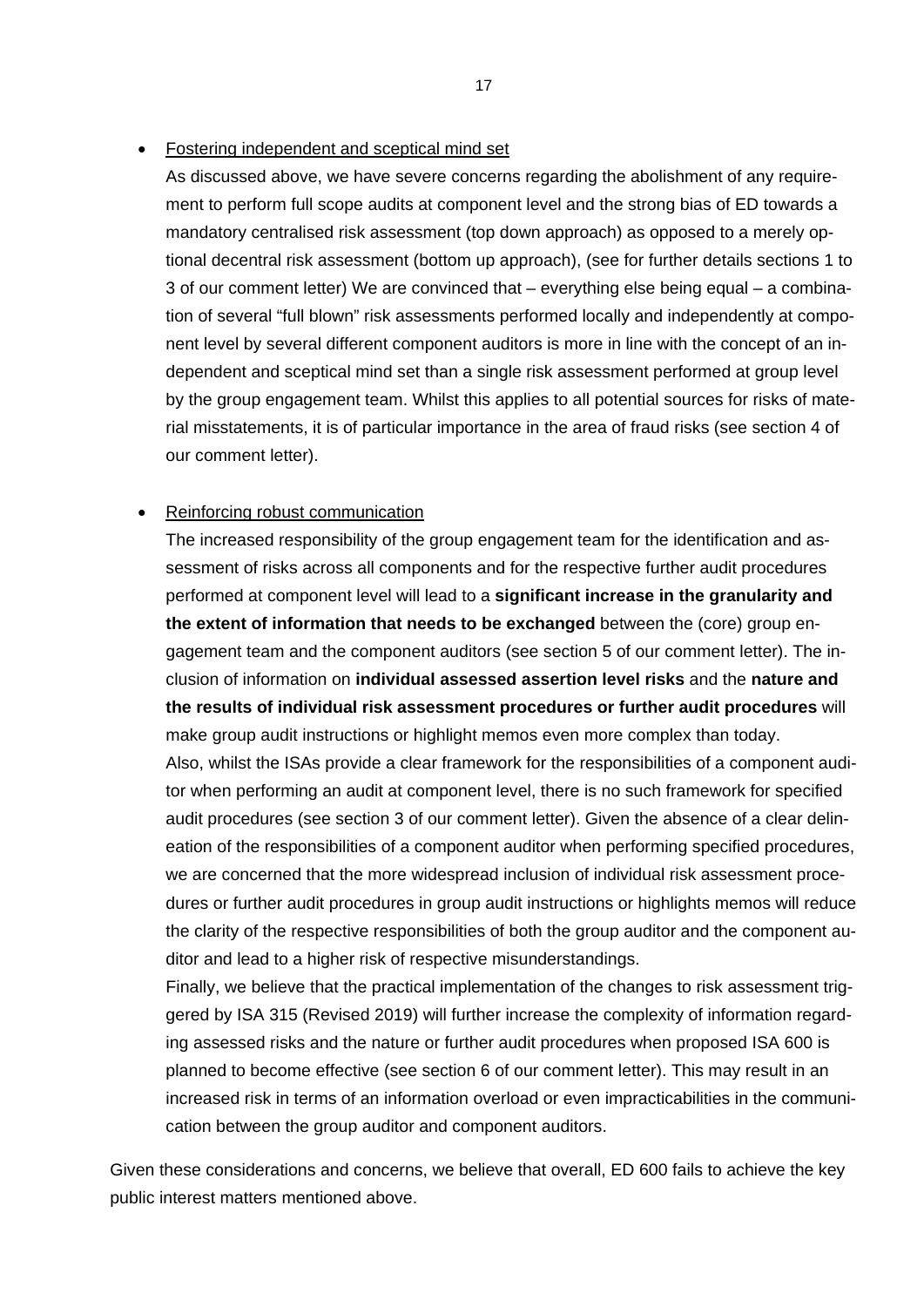**Therefore, we are unfortunately forced to reject ED 600 in its entirety.** 

Instead, **we strongly urge the IAASB to examine all possibilities for sharpening and reemphasizing the existing group audit principles and requirements of extant ISA 600** and supplementing the respective application materials with **a particular focus on the potential audit quality improvement offered by implementing ISA 315 (Rev. 2019) and ISA 540 (Rev.) in the context of a group audit** (see section 9 of our comment letter).

– – –

We hope that our comments are helpful. If you have any questions relating to our comments or if you wish to explore any considerations made in our letter, we should be pleased to discuss such matters further with you.

– – –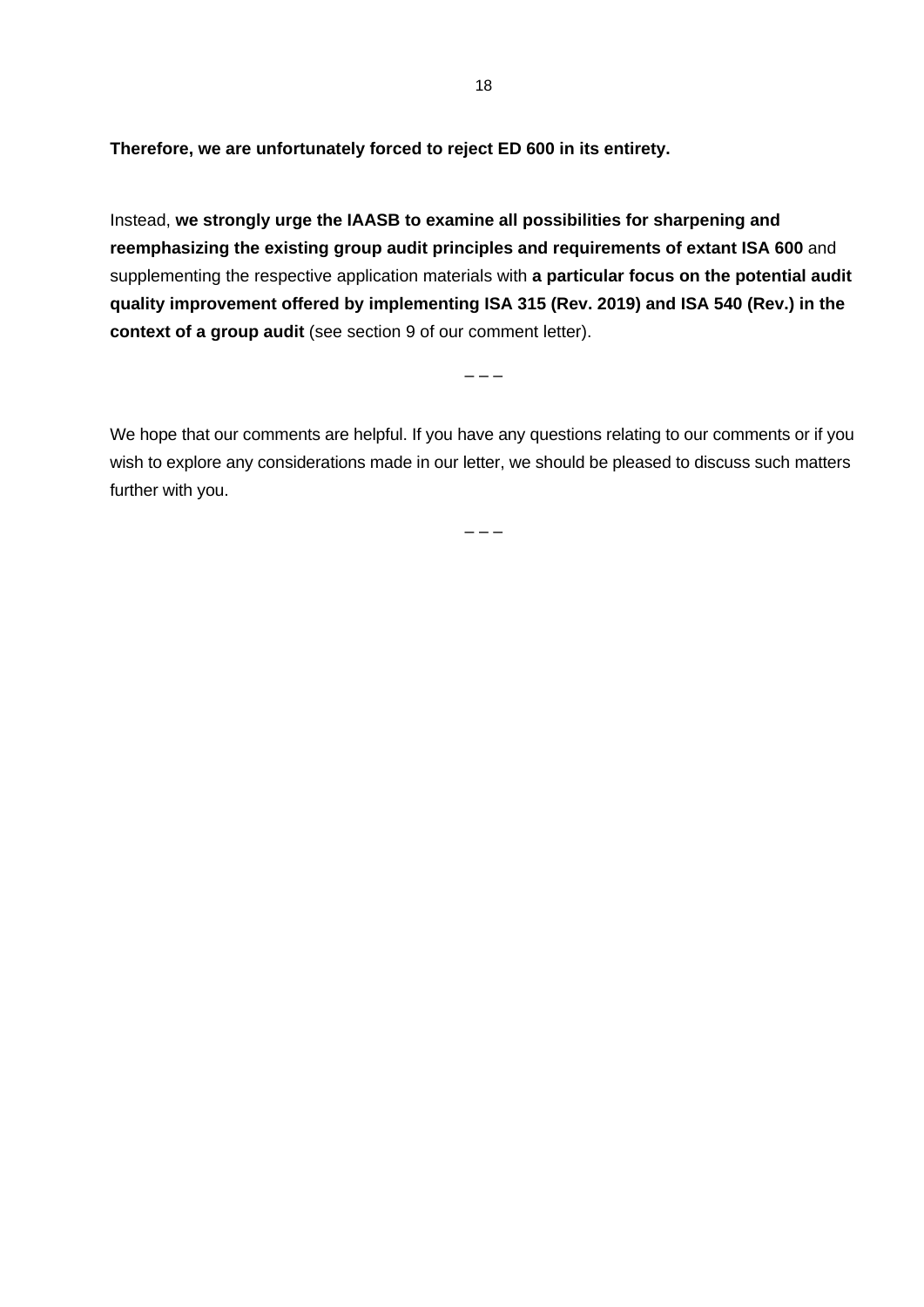## **Appendix**

### **Overall Questions:**

### **1. With respect to the linkages to other standards:**

## **(a) Does ED-600 have appropriate linkages to other ISAs and with the proposed ISQMs?**

No, see section 6 and 9 of our comment letter. We believe that ED-600 does not take account of the more granular risk assessment considerations of ISA 315 (Rev. 2019) and ISA 540 (Rev.).

**(b) Does ED-600 sufficiently address the special considerations in a group audit with respect to applying the requirements and application material in other relevant ISAs, including proposed ISA 220 (Revised)? Are there other special considerations for a group audit that you believe have not been addressed in ED-600?** 

No, see answer to question 1. (a).

# **2. With respect to the structure of the standard, do you support the placement of sub-sections throughout ED-600 that highlight the requirements when component auditors are involved?**

From a formal point of view we do not disagree with the placement of sub-sections throughout ED-600 that highlight the requirements when component auditors are involved.

However as explained in our comment letter we fundamentally disagree with the split of work between the group auditor and component auditors as proposed in ED-600 (see sections 1-4 and 6-7 of our comment letter).

## **3. Do the requirements and application material of ED-600 appropriately reinforce the exercise of professional skepticism in relation to an audit of group financial statements?**

No. We believe that a centralised risk assessment (bottom-up approach) that informs a group engagement team about potential risks at group level collected by several independent component auditors at the operational level of the group (i.e. at the level of individual components) is more in line with the principles of professional skepticism in comparison to a centralised risk assessment that relies primarily on information that is held at the head quarter level (including group management and those charged with governance of the group). We believe that a decentralised risk assessment is particularly important, the larger, the more international or the more heterogeneous the group is. We emphasise again that ED-600 does not include a minimum level of a decentralised risk assessment and in that regard falls significantly short of extant ISA 600.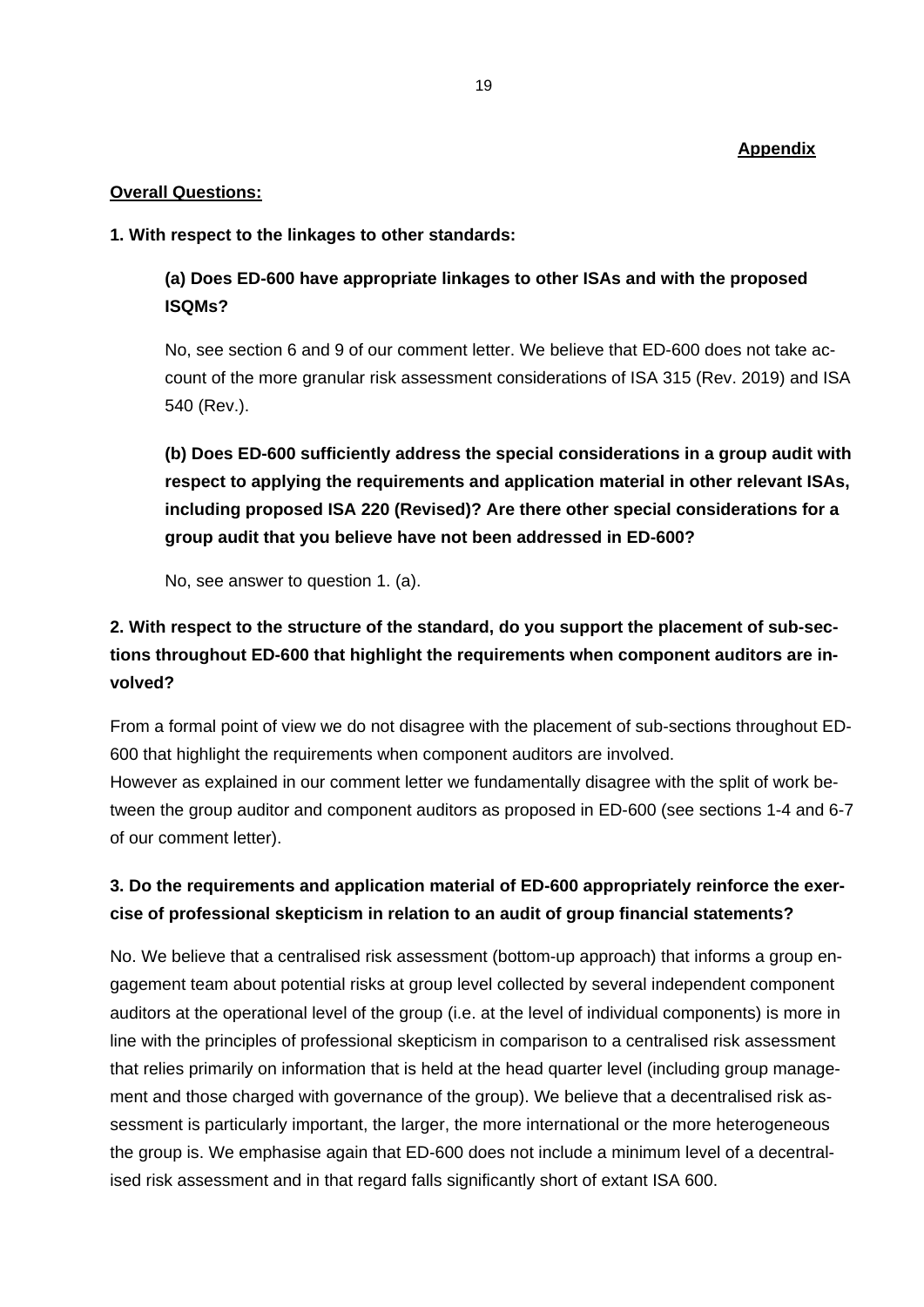### **Specific Questions**

**4. Is the scope and applicability of ED-600 clear? In that regard, do you support the definition of group financial statements, including the linkage to a consolidation process? If you do not support the proposed scope and applicability of ED-600, what alternative(s) would you suggest (please describe why you believe such alternative(s) would be more appropriate and practicable).** 

Yes. We believe the scope of ED-600 is clear and we support the definition of group financial statements, including the linkage to a consolidation process.

# **5. Do you believe the proposed standard is scalable to groups of different sizes and complexities, recognizing that group financial statements, as defined in ED-600, include the financial information of more than one entity or business unit? If not, what suggestions do you have for improving the scalability of the standard?**

No, we disagree that the proposed standard is scalable to groups of different sizes and complexities. Whilst extant ISA 600 requires the group auditor to analyse the significance of individual components carefully, resulting in the identification of significant components due to size and due to risks, ED-600 abolishes similar considerations and requirements. Similarly extant ISA 600 prescribes minimum work efforts (i.e. types of work) for significant components and the minimum involvement levels of group engagement teams in the work performed for significant components, ED-600 does not include comparable principles that acknowledge the size and complexities of components - and thereby the complexity of the entire group. In general we believe that ED-600 is particularly negligent with regard to special considerations to multinational and heterogeneous groups.

# **6. Do you support the revised definition of a component to focus on the 'auditor view' of the entities and business units comprising the group for purposes of planning and performing the group audit?**

No, we disagree. We believe that as described under extant ISA 600 A2 groups may also organise their reporting systems in various ways. Group management may for example decide to base their group financial reporting system on an organisational structure where the financial information is prepared separately by a parent entity and its subsidiaries. In other cases, group management may decide to organise their reporting systems across legal entities by functions, processes, products or services. We believe that the way how management organises the reporting system has significant repercussions for aspects like the completeness of financial information or the consolidation process. It is therefore highly relevant for the risk assessment consideration of the group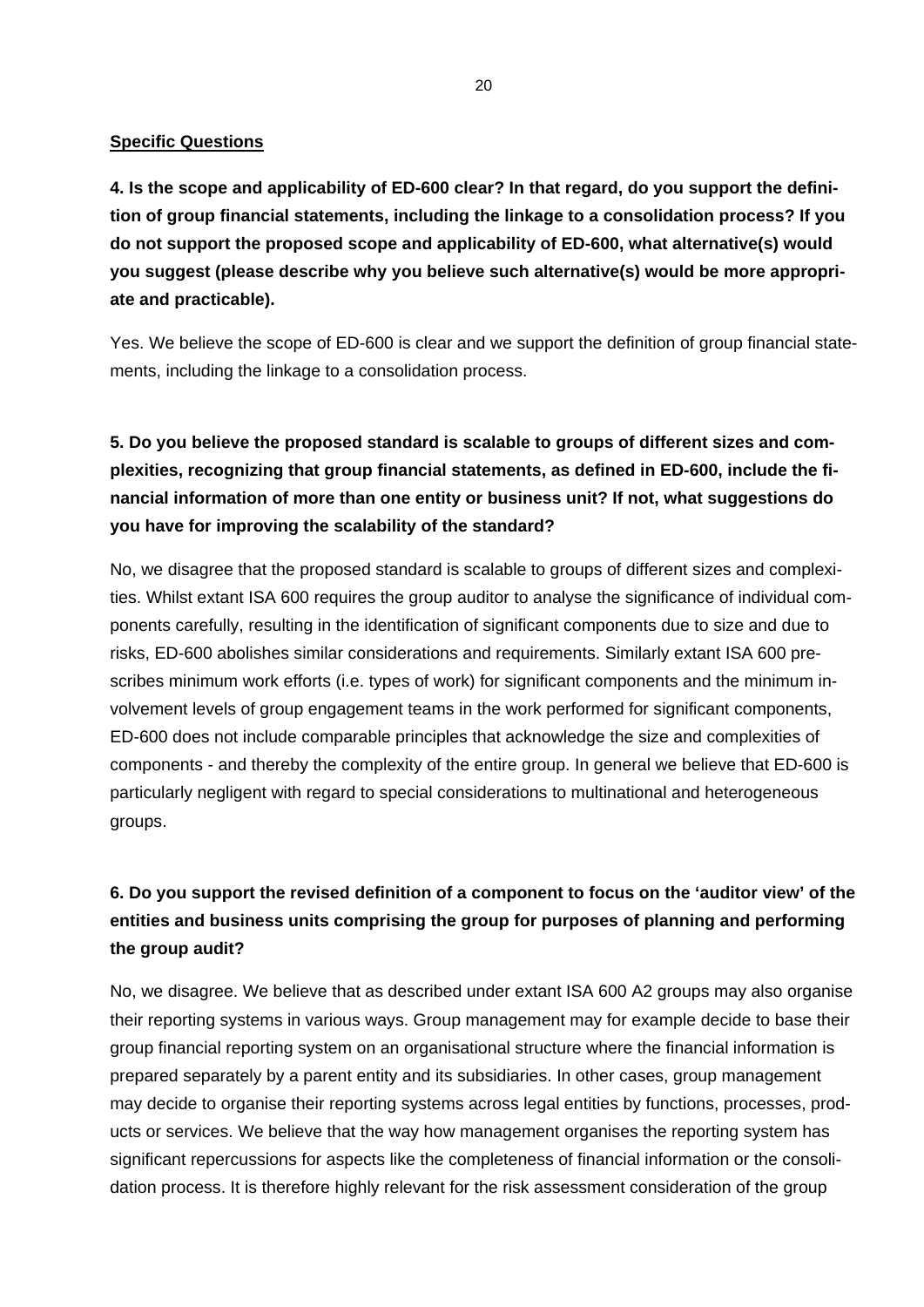auditor. Accordingly we believe that the group engagement team should follow a "management view" rather than an "auditor view" when defining the components for purpose of a group audit.

**7. With respect to the acceptance and continuance of group audit engagements, do you support the enhancements to the requirements and application material and, in particular, whether ED-600 appropriately addresses restrictions on access to information and people and ways in which the group engagement team can overcome such restrictions?** 

No, we do not support the changes proposed by ED-600 in particular with regard to restrictions on access to information in case of "At-equity components" (see section 8 above)**.**

**8. Will the risk-based approach result in an appropriate assessment of the risks of material misstatement of the group financial statements and the design and performance of appropriate responses to those assessed risks? In particular, the IAASB is interested in views about:** 

**(a) Whether the respective responsibilities of the group engagement team and component auditors are clear and appropriate?** 

No, we disagree: see in particular sections 1-4, 6, 7 and 9 above.

**(b) Whether the interactions between the group engagement team and component auditors throughout the different phases of the group audit are clear and appropriate, including sufficient involvement of the group engagement partner and group engagement team?** 

No, we disagree: see in particular sections 7 and 3 above.

## **(c) What practical challenges may arise in implementing the risk-based approach?**

No, we disagree: see in particular sections 4, 5 and 6 above.

**9. Do you support the additional application material on the commonality of controls and centralized activities, and is this application material clear and appropriate?** 

No comment.